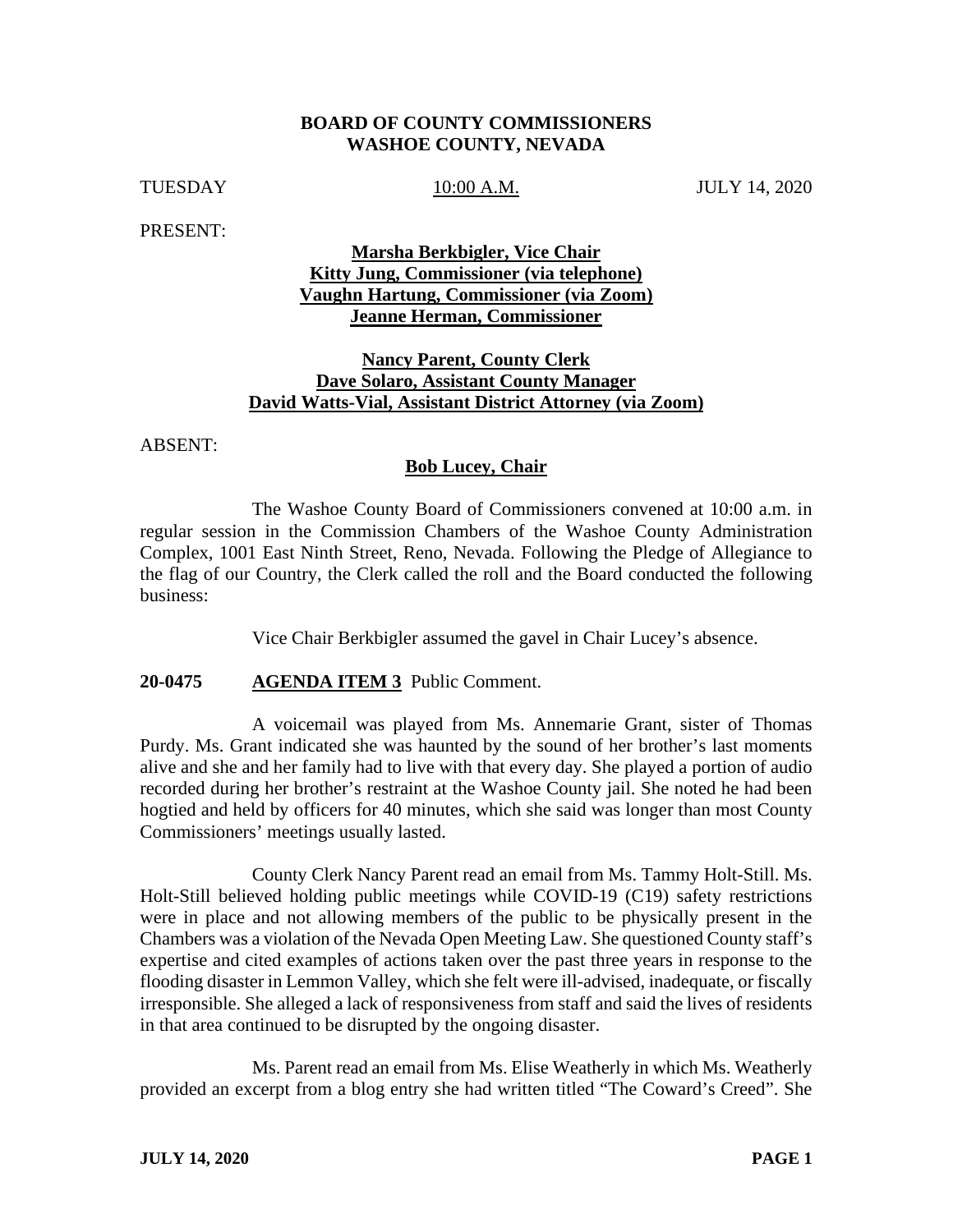indicated her dissatisfaction with the current state of affairs in the community and the nation and brought up what she perceived was a lack of honesty, faith, and virtuous actions on the part of government and leadership.

Ms. Parent read an email from Mr. Daniel Purdy, brother of Thomas Purdy, in which he described his anger at the treatment of individuals in Washoe County; he alleged the County Commissioners did not care about the community. Mr. Purdy stated he would come to Reno in September and hoped C19 restrictions would be lifted by then so he could appear in person before the Board to tell them what his brother's life meant to him and his family. He also asked the Commissioners to join him in helping feed the homeless in the community on Labor Day.

# **20-0476 AGENDA ITEM 4** Announcements/Reports.

Commissioner Herman had received calls from some constituents over the past month questioning their Waste Management bills. She provided an example of a woman who owned two separate properties with the same Waste Management service, yet she was billed different amounts for each address. She asked for an investigation into why the billing difference was so significant.

Commissioner Herman also discussed the County's 2019 strategic plan and the goal of making Washoe County a great place for everyone to live, regardless of their means. She noted Assistant County Manager Dave Solaro was working on a few items she had recently requested, and she had questions on a few agenda items within the Consent Agenda, as well as a question regarding Agenda Item 8. She wished certain items would stop reappearing on the Consent Agenda, but there seemed to be a determination to put them there. She said some constituents in her district had expressed frustration regarding their inability to attend Board meetings and make public comments in person due to COVID-19 (C19) safety restrictions.

Mr. Solaro stated Agenda Item 16 would be pulled. He also noted he received an email from the applicant requesting that Agenda Item 20 be continued until Chair Lucey was present. Mr. Solaro said Agenda Item 20 would still need to be opened for public comment as it had been properly noticed, but the appeal itself would be postponed for the next meeting of the Board of County Commissioners.

Commissioner Jung requested research from staff regarding C19 emergency funds received regionally from the federal government, which needed to be spent before the end of the year. She hoped some of the funding could be used to provide sanctioned campgrounds, with law enforcement and social workers available for individuals not able to stay in the local shelters. She explained sanitation and toilet facilities were needed as soon as possible in order to protect public health and provide a safe environment for the growing number of unsheltered individuals. She believed makeshift homeless encampments would grow and spread throughout the region as a result of lifting Governor Steve Sisolak's C19-related moratorium on evictions. She suggested creating three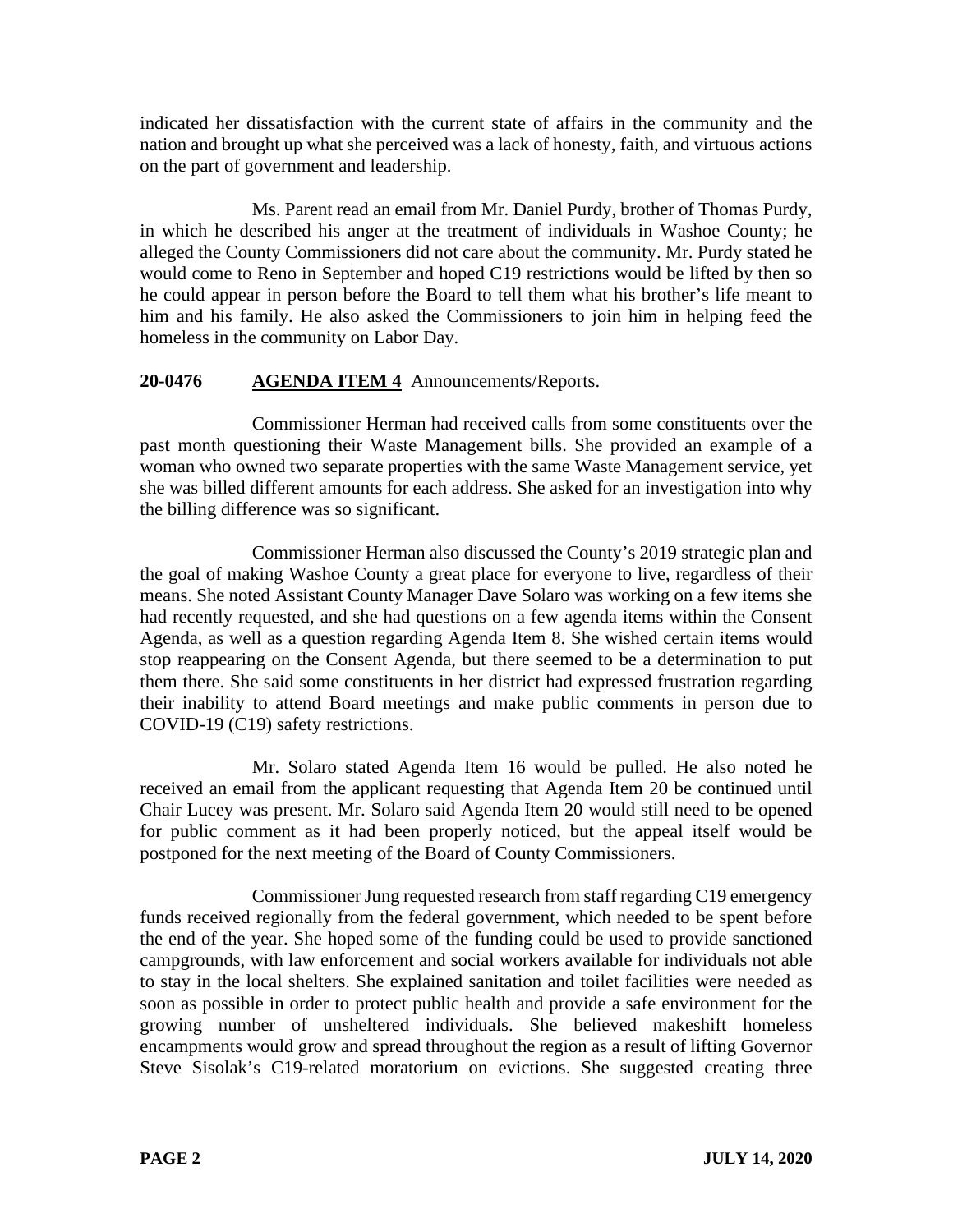different camping areas within the valley close to public transportation lines, and she requested staff return to the Board within the week.

Vice Chair Berkbigler requested the subject of short-term rentals (STRs) be placed on the Board's agenda in August, preferably during the first meeting of the month. She explained problems in Incline Village were increasing as travelers continued to come to the area from other states. Commissioners and staff had been discussing Citizen Advisory Boards (CABs) and she hoped this subject could also be added to an August agenda. She said the Incline Village CAB needed the ability to discuss issues directly affecting their community, such as parking signage and the C19 pandemic, and she hoped the CABs could get back up and running soon.

Vice Chair Berkbigler agreed with Commissioner Jung's comments regarding the need for safe campsites for the homeless. She expressed concern that individuals temporarily sheltering at the Events Center would need to move by the first week of August, which was quickly approaching. She hoped relocating individuals to safe campsites would help clean up areas along the Truckee River where homeless encampments continued to pose health risks to the community. She explained that members of the Community Homeless Advisory Board (CHAB) had been asked to return to their respective municipalities to discuss these issues within their own governments and, as one of Washoe County's CHAB representatives, she requested further discussion of these important issues.

Vice Chair Berkbigler also spoke about moving \$500,000 of the Coronavirus Aid, Relief, and Economic Security (CARES) Act monies to a special fund for local small businesses that did not receive C19 relief from Congress. She noted there were many small businesses still in need of money to help increase C19 protections, such as personal protective supplies or protective barriers, for workers and the public. She thought County Manager Eric Brown and Assistant County Manager Christine Vuletich had been working on this, but she said this needed to be done soon to help the community move forward in its C19 economic recovery.

Vice Chair Berkbigler expressed understanding of Commissioner Herman's concerns regarding Lemmon Valley and constituents being unable to attend Board meetings in person due to C19 restrictions. She worried that, with the current spike in infections, there was no way to tell how long it might be before Governor Sisolak lifted restrictions on large public gatherings. She wondered whether discussion of some of the Lemmon Valley issues could be postponed in order to allow the public a chance to participate in person, but she knew some things needed to be addressed soon. She said she had discussed these concerns with Mr. Solaro and thought it important to move forward with contracts to mitigate closed-basin flooding and other hazards, or the County would risk being unprepared for the coming winter.

Commissioner Jung agreed small businesses which had not received CARES Act funds could not wait; there was no reason for the County to hold on to the money if it had to be used by December. She requested checks be prepared and payments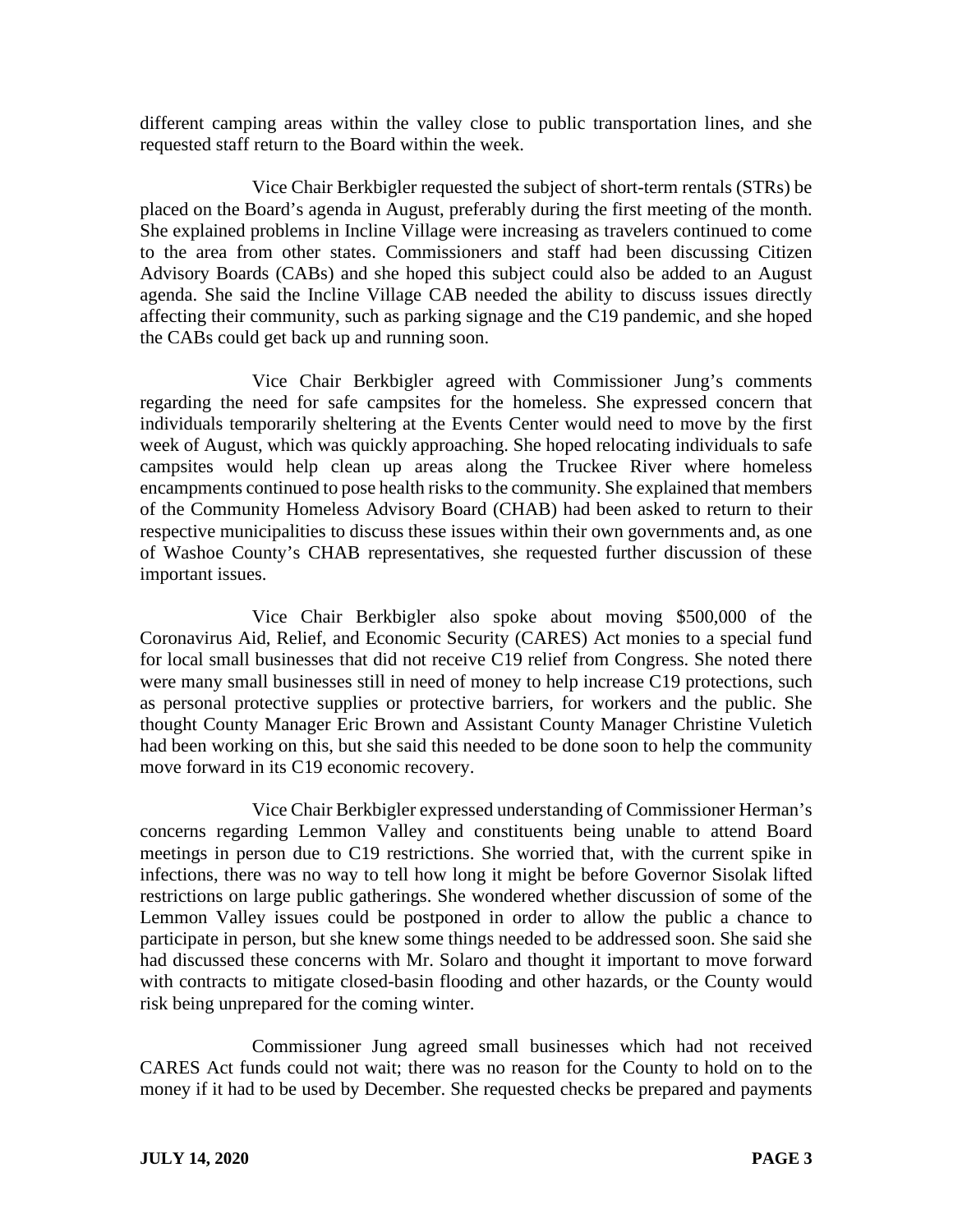ready to be approved by the next Board meeting. Regarding Commissioner Herman and Vice Chair Berkbigler's comments on the Lemmon Valley flooding disaster and related projects, Commissioner Jung wanted to know what the consequences or risk would be for the County if the Board decided to postpone further decisions until the next fiscal year. She thought it would be beneficial to discuss the risks and potential benefits of postponement.

Assistant District Attorney David Watts-Vial advised that some legitimate concerns had been raised, but they should be addressed once the corresponding agenda items were opened. He reminded the Board that items could be taken out of order if needed.

Mr. Solaro clarified Washoe County had not yet received CARES Act funds from the State of Nevada, and a meeting was planned for later that day to discuss how the transfer would occur. He assured the Board that the Manager's Office was actively working on creating the program and staff fully agreed the money needed to be distributed as soon as possible. He advised that an agenda item would be brought back for Commissioners to review.

Commissioner Jung reiterated her request that the subject be added to the agenda for the following week. Vice Chair Berkbigler expressed agreement and appreciation for Commissioner Jung's input.

20-0477 **AGENDA ITEM 5** Appearance by Chad Giesinger, Washoe County Planning Manager to discuss the 2019 Truckee Meadows Regional Plan Update and provide information on key policy changes, implementation, and role of Washoe County in the new plan. Community Services. (All Commission Districts.)

Assistant County Manager Dave Solaro said Agenda Item 5 was very timely given some of the appeals being seen by the Planning Commission and the Board of Adjustment.

Washoe County Planning Manager Chad Giesinger, attending via Zoom, conducted a PowerPoint presentation, a copy of which was placed on file with the Clerk. He reviewed slides with the following titles: Overview of Today's Presentation; Where We Started (3 slides); Key Overall Plan Changes; Scenario Planning; Scenario Maps; Preferred Scenario; Policy Implementation; Authority: NRS 278.0274; Key Policy Changes (3 slides); Regional Form; Tier Amendments/Changes (2 slides); Rural Area (RA and RDA); Sphere of Influence (SOI)/TMSA; Annexation Policy; Next Steps; Public Infrastructure Investment Plan; Natural Resources Plan; and Questions.

Mr. Geisinger explained it had been nine months since the new Truckee Meadows Regional Plan (TRPA) was adopted, and the goal of Agenda Item 5 was to go over some of the changes made to the plan and touch base on the progress made on certain priorities. He noted the process had taken approximately two years. Mr. Geisinger read through the slides in his presentation, skipping the "Public Infrastructure" slide in the interest of time. He then offered to answer questions from the Board.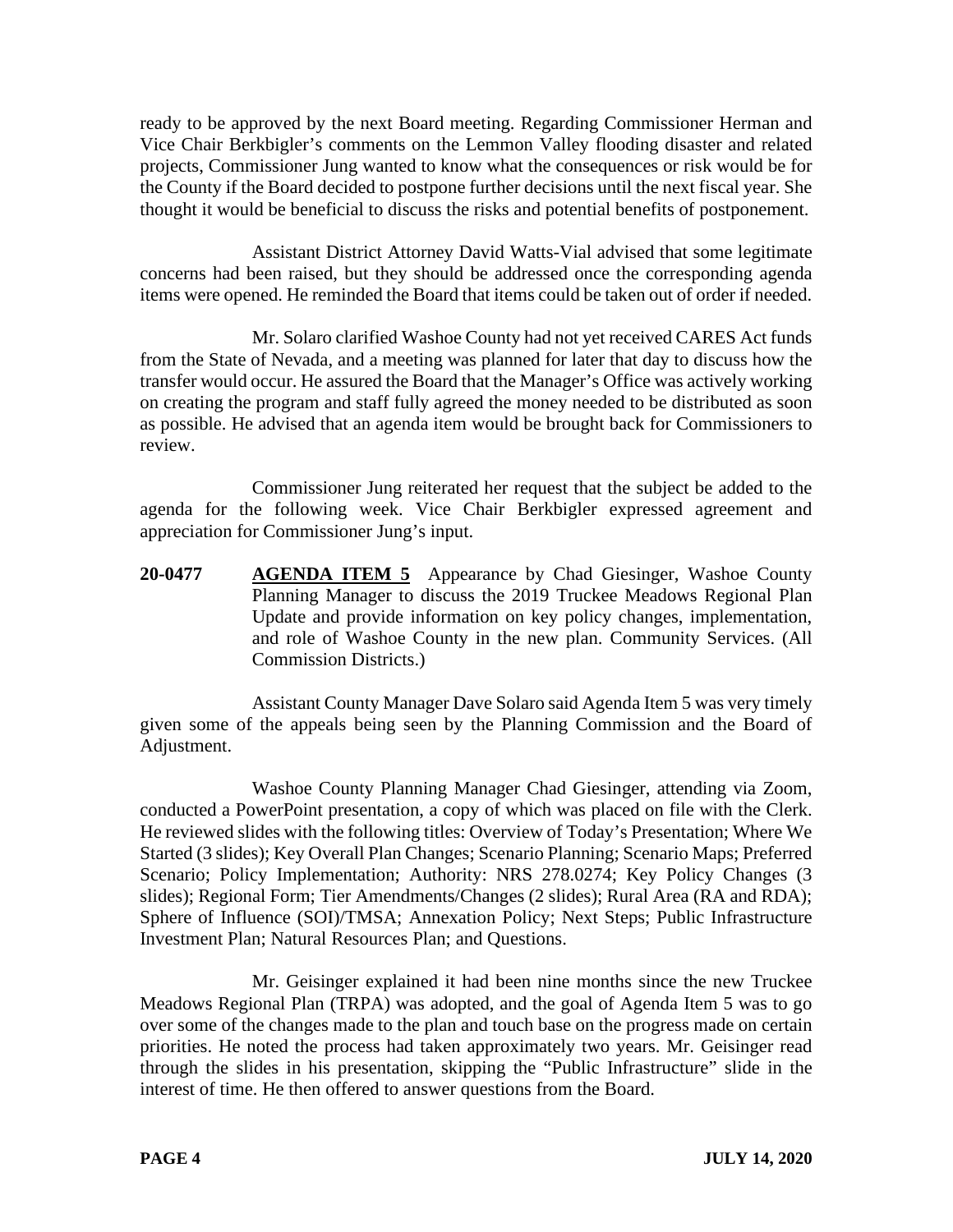Commissioner Hartung thanked Mr. Geisinger for his leadership as the Chair of the Regional Governing Board. Regarding the subject of annexation, the Commissioner wondered if the Legislature could implement a cap or time limit, such as ten years. He stated he was somewhat uncomfortable with the tier system and felt it was still a point of contention. He wondered why certain properties within city limits were rated at higher tiers and not downgraded like similar properties in the County. He appreciated the City of Sparks rolling back their sphere of influence, saying it had made life a lot easier, and he was hopeful that a similar rollback might occur with the City of Reno at some point in the future.

Commissioner Jung asked why fire protection and law enforcement services were not considered when the potential annexation of a facility within the regional area was planned. Mr. Geisinger believed the City of Reno did review potential fire service issues as a part of their annexation process, but he could not speak to exactly how they determined whether to annex a given area.

Commissioner Jung expressed concern regarding the potential loss of fire service revenue, saying other entities often claimed they would help the County with those costs but never did. She thought the law needed to be changed and she requested discussion be planned for the Board's next agenda. She thanked staff and Mr. Geisinger for the presentation and the regional plan updates. She trusted that the changes were in the best interest of the County's constituents. She requested information from subject matter experts on best practices and ways to incentivize infill development, as it was something constituents often indicated they wanted to see within the County. She thought it could also be less expensive for developers. She requested this information be provided to the Board within the next 30 days.

Commissioner Hartung agreed with Commissioner Jung's comments regarding the fire and police services constituents depended upon. He said other services also needed to be taken into consideration, such as water, sewer, and transportation, depending on the level of intensification. He felt the County had made headway in many areas and he looked forward to future work on annexation issues and disproportionate tier levels. He thanked staff, Mr. Geisinger, and Vice Chair Berkbigler for their leadership with these issues.

Commissioner Herman recalled that a subject matter expert had been brought in during one of the last meetings before the regional plan was finalized, who advised that changes would need to be made to the Nevada Revised Statutes in order to allow the County to collect for the additional services constituents relied upon. Commissioner Herman felt it would be beneficial if the Statutes were changed but acknowledged changing the law would require going through the legislative process. Commissioner Jung asked whether it was necessary to bring the issues before the Legislature or whether a more equitable agreement could be worked out with the Cities. Commissioner Hartung suggested further discussion and strategizing before deciding to approach the Legislature.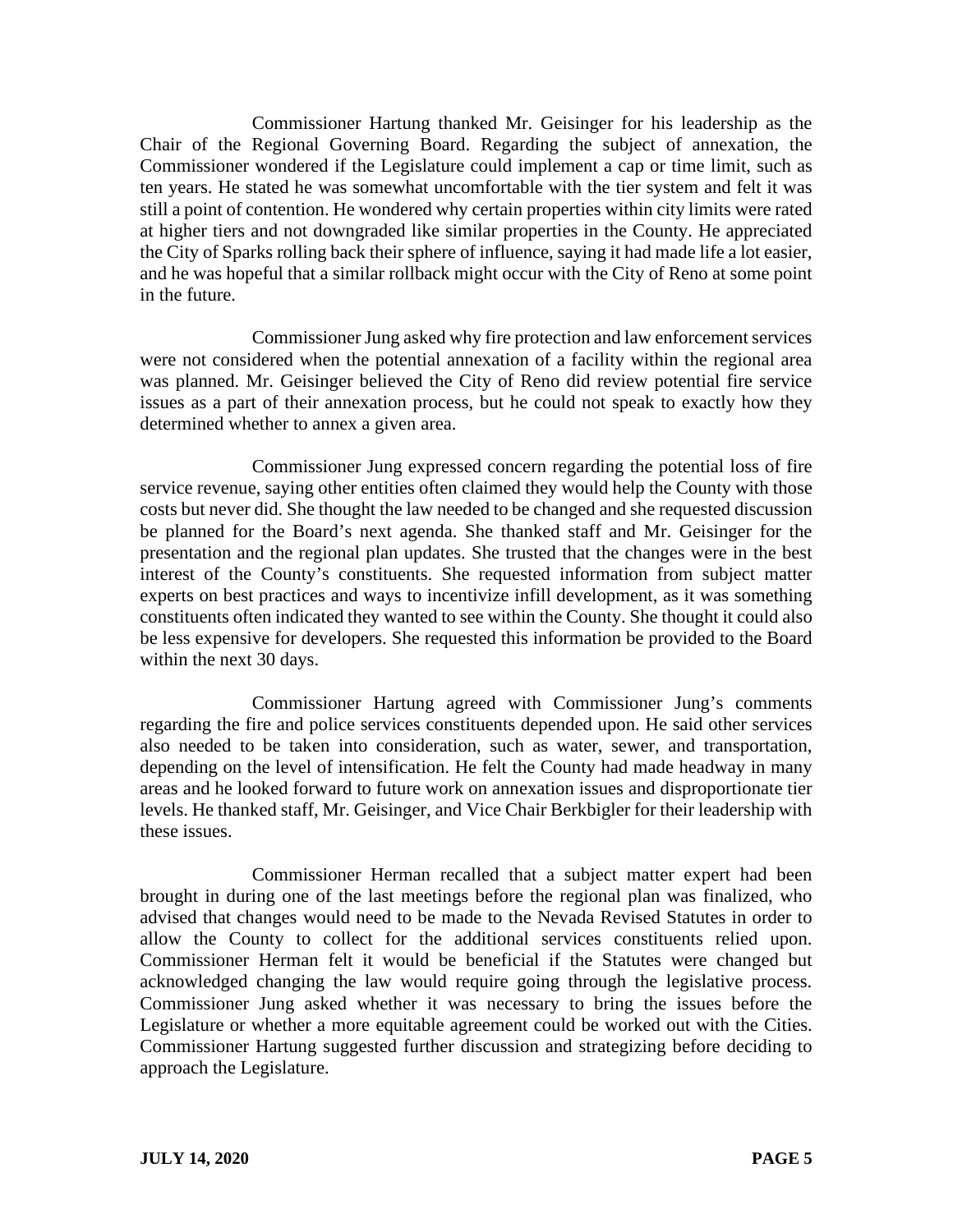Commissioner Hartung commented not everyone had been in full agreement regarding the changes to the regional plan, and stakeholders had many competing interests and opinions. He felt the updates had still made significant improvement in spite of these difficulties. He believed even those who were not in favor of the changes helped to make the process better simply by being present and participating. Vice Chair Berkbigler thanked Mr. Geisinger and staff for the presentation.

**20-0478 AGENDA ITEM 6** Appearance by Bill Brewer, NRHA Executive Director, and Diane Arvizo, NRHA Director of Homeownership Programs, from the Nevada Rural Housing Authority will provide a brief presentation on the NRHA program in support of the request for transfer of Washoe County's share of Local Government's 2020 Private Activity Bond Volume Cap.

Assistant County Manager Dave Solaro explained Agenda Item 6 was an appearance by representatives of the Nevada Rural Housing Authority (NRHA) and it was also related to Agenda Item 10. Vice Chair Berkbigler introduced Diane Arvizo, NRHA Director of Homeownership Programs, who apologized for the absence of NRHA Executive Director Bill Brewer because of a scheduling conflict.

Ms. Arvizo provided background information on the NRHA down payment assistance program known as Home at Last, which was launched in 2006 and originally funded by a private activity bond cap (PABC). She thanked Washoe County for being part of the original launch and explained the County's first transfer of \$5 million to the program helped 51 families become homeowners. She said the program recently celebrated the milestone of assisting its 9,000th family. The region had benefited from \$1.8 billion in affordable mortgages, \$52 million in down payment assistance, and \$27 million in federal tax savings returned to homeowners and reinvested into the local community through the mortgage credit certificate (MCC) program. She noted the NRHA had recently assisted 3,090 families, and she estimated that number would increase past 4,000 before the end of July, as it had been a record-setting month.

Ms. Arvizo stated the NRHA was requesting the allocation of the remainder of the unused PABC of \$5.8 million to continue funding the Home at Last program. She said the NRHA collectively put the money to good use across the state in programs such as the MCC, which provided a federal tax credit to low-to-middle income homebuyers. This allowed approximately 20 percent of the interest paid on their mortgages to be returned to them every year for the life of their loans. The Internal Revenue Service (IRS) allowed the tax credit to be treated as additional income, which lowered applicants' debtto-income ratios and benefitted homebuyers with high student loan debt.

Ms. Arvizo reminded Commissioners the transfer of the PABC would not create any obligation or debt for Washoe County, but any unused PABC allocation not transferred to the NRHA or designated for a specific project prior to September 1, 2020 would revert back to the Department of Business and Industry for an undesignated project. By transferring the PABC to the NRHA, Washoe County could ensure the funds would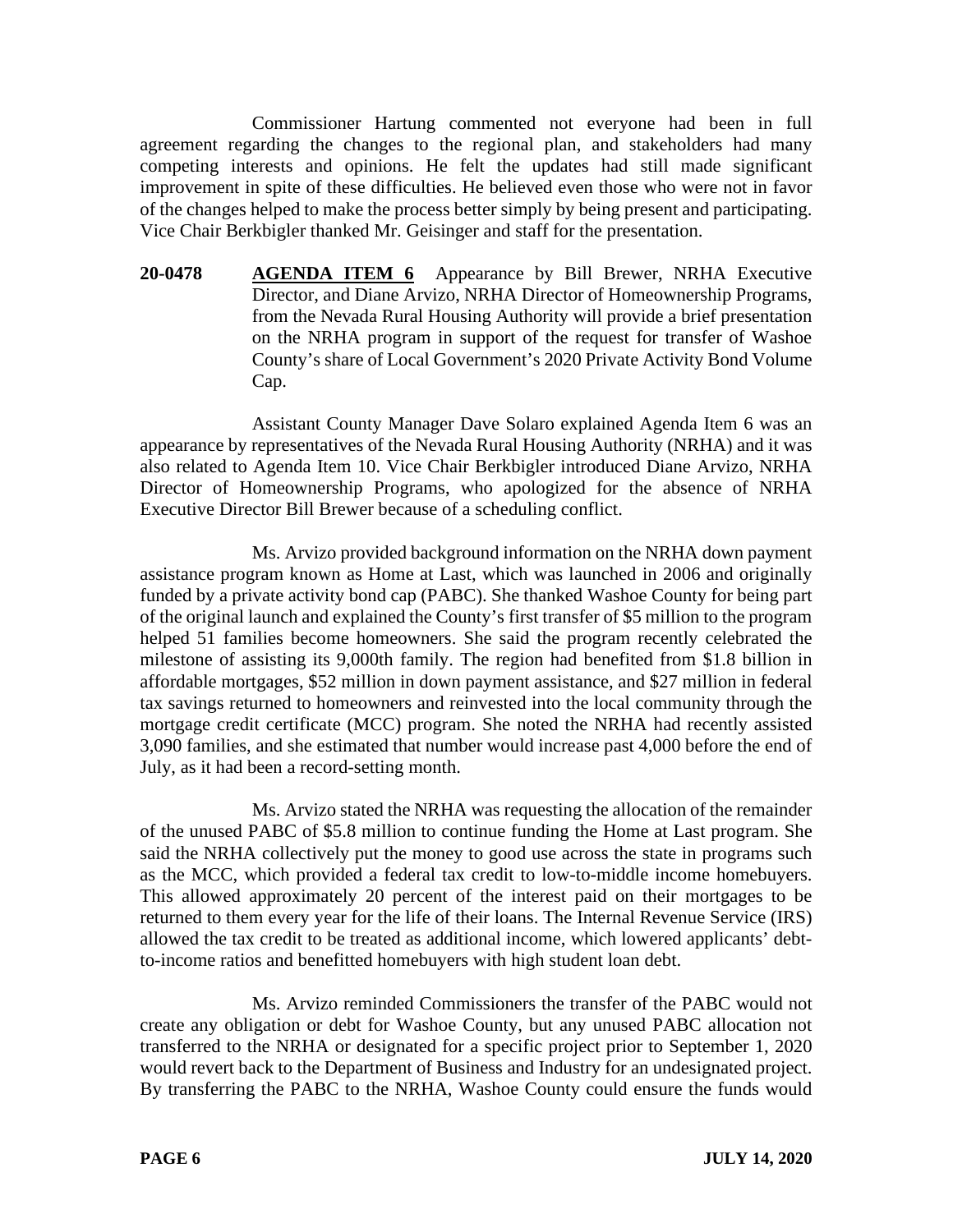continue to be used for the Home at Last program to benefit the local community. She noted Washoe County was home to several qualifying rural areas where the Home at Last program could be utilized by residents. She explained communities with populations below 150,000, including the City of Sparks, qualified according to the Home at Last program guidelines. The County had previously transferred \$10.3 million in unused PABC to the NRHA when the program began in 2006 and 2007, and Ms. Arvizo stated this was the first request for transfer since that time. She concluded the County's initial investment had resulted in \$654.1 million in affordable mortgages benefiting Washoe County residents.

Commissioner Jung thanked Ms. Arvizo for her presentation and asked for the definition of low-to-middle income. Ms. Arvizo stated the IRS set income limits for the MCC every year; currently, households with approximately 80 percent of area median income were considered low-to-middle income. For the down payment assistance program, she noted, limits were dependent on the loan type. Federal Housing Authority (FHA) loans, the most popular type of loan among NRHA applicants, allowed total household income up to \$116,000; for conventional loans, moderate-income households could earn up to \$135,000 per year. In Washoe County, she noted, families could earn up to \$93,829 per year if there were one or two people in the home, or up to \$107,904 if there were three or more.

Commissioner Jung spoke about Washoe County's missing middle class and the living wages families needed to earn in order to live comfortably in the area. She wondered what the average purchase price of homes was over the past three years; Ms. Arvizo stated prices had increased from an average of \$180,000 to around \$245,000. She said the MCC was designed for taxpayers trying to make ends meet and the down payment assistance program was for renters unable to save up for a down payment because they spent much of their income on housing. She noted these were highly qualified applicants who paid their bills on time, had good credit, were deserving, and had worked hard to become homeowners.

Commissioner Jung thought the NRHA should be involved with regional planning meetings as they had the best idea of who comprised the area's missing middle class. She thanked Ms. Arvizo for the information, saying she appreciated the NRHA's mission and felt the funds were well spent. If some constituents who were spending more than 30 percent of their income on housing could become homeowners, Commissioner Jung noted, Washoe County would also benefit from those property taxes. She indicated becoming a homeowner was part of the patriotic American dream and helped support quality of life in the local community.

Ms. Arvizo felt it was also important to note NRHA Executive Director Bill Brewer was now the President of the Nevada Housing Coalition, which had been instrumental in bringing Coronavirus Aid, Relief, and Economic Security Act funds to the State of Nevada. She suggested Mr. Brewer could provide updates to the Board in the future. Commissioner Jung said she would enjoy that and remarked she initially thought many citizens within the County would not qualify, based on the word 'rural' in the NRHA's name. She thanked Ms. Arvizo for clarifying that properties anywhere in Washoe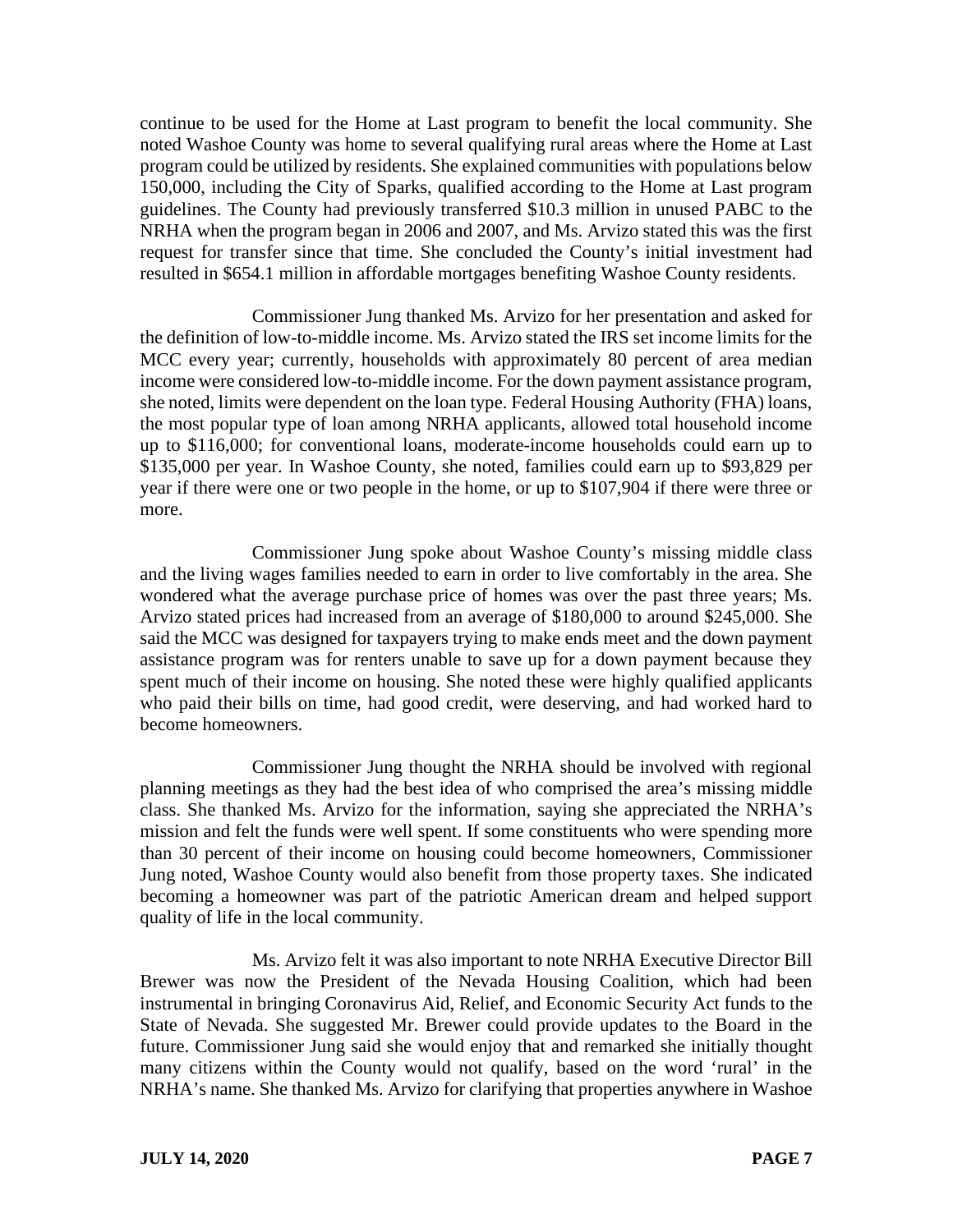County, except those within the footprint of the City of Reno, were eligible under the NRHA's guidelines.

Commissioner Hartung thanked Ms. Arviso and the NRHA for the great work they were doing, noting he and his wife qualified for a low-interest loan through the NRHA many years earlier. He said interest rates at the time were in the teens and it was unheard of to get a rate under ten percent, which they were able to do through the NRHA. It had been somewhat difficult to qualify due to his self-employment and he wondered how much employment history an individual needed in order to apply. Ms. Arvizo said at least two years of tax returns were required. She congratulated Commissioner Hartung and his wife on their successful homeownership and said they were role models for the program. She explained the NRHA was often able to offer below-market interest rates, and their current average rate for a 30-year mortgage was 2.75 percent, which made it unlikely that homebuyers would ever need to refinance. She noted the program did not require a separate application apart from the mortgage loan itself and there were more active lenders in Washoe County than anywhere else in Nevada. Commissioner Hartung agreed with Commissioner Jung that homeownership was one of the keys to building great communities.

Vice Chair Berkbigler noted the agenda item appeared to be styled for possible action and asked if a motion was needed. Assistant District Attorney David Watts-Vial advised that action would be needed during Agenda Item 10, but no action was required on Agenda Item 6. Vice Chair Berkbigler thanked Ms. Arvizo for the presentation and expressed appreciation for the good work done by the NRHA.

There was no response to the call for public comment.

# **CONSENT AGENDA ITEMS** – **7A through 7J**

- **20-0479 7A** Acknowledge the communications and reports received by the Clerk on behalf of the Board of County Commissioners, including the following categories: Communications, Monthly Statements/Reports, Annual Statements/Reports, and Budgets. Clerk. (All Commission Districts.)
- **20-0480 7B1** Recommendation to approve an Agreement for Professional Services between Washoe County and Brown and Caldwell for the Swan Lake Surface Water Exportation Feasibility Study to evaluate the potential for export water outside of the East Lemmon Valley Closed Hydrographic basin. [not to exceed \$149,796]. Community Services. (Commission District 5.)
- **20-0481 7B2** Recommendation to approve an Agreement for Professional Services between Washoe County and Cardno Incorporated for the Swan Lake Flood Mitigation Strategy Analysis feasibility study to evaluate potential longterm mitigation options for the East Lemmon Valley Closed Hydrobasin for the possible diversion of upstream flows and to contain floodwater within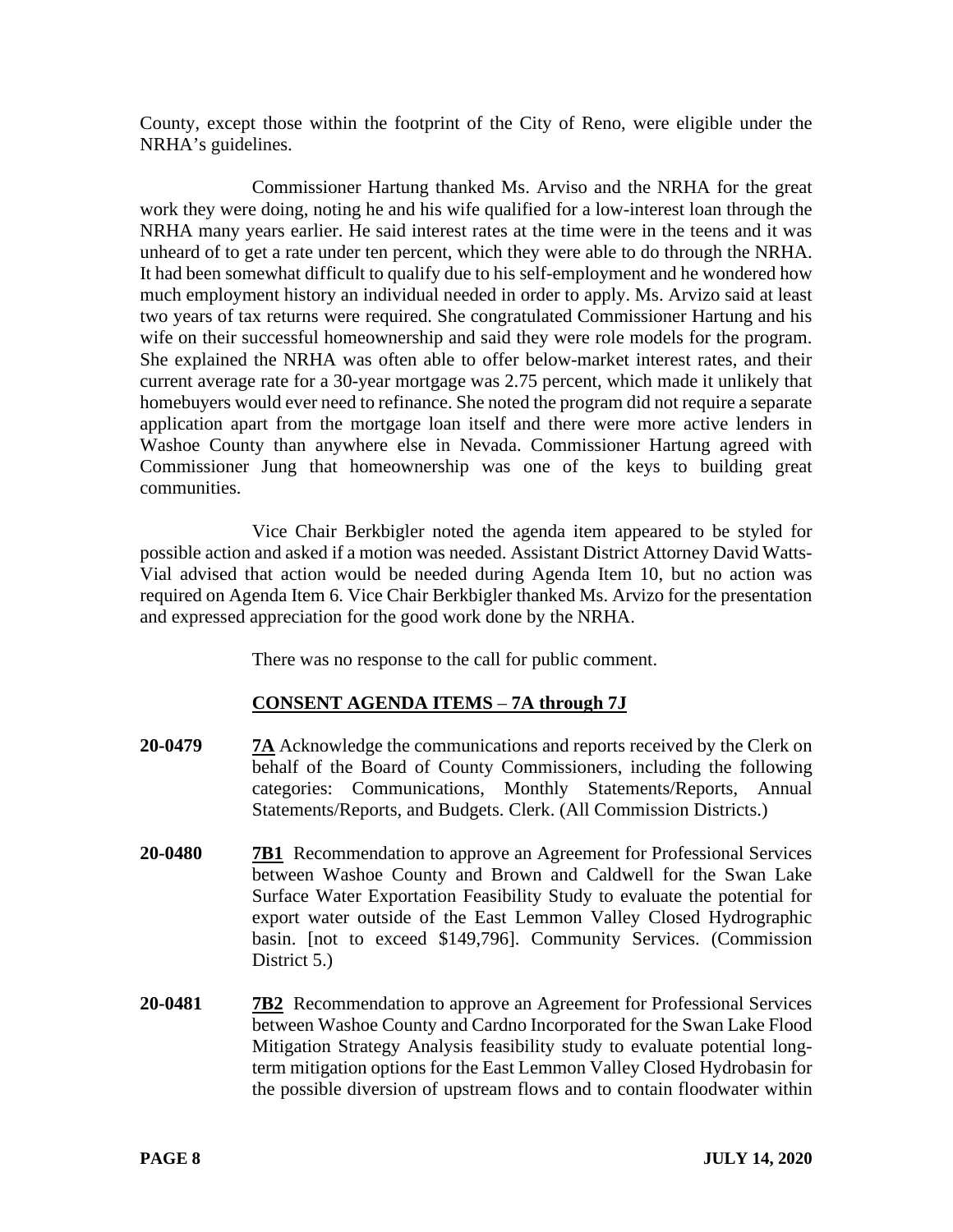the Swan Lake boundary [not to exceed \$107,460]. Community Services. (Commission District 5.)

- **20-0482 7B3** Recommendation to approve an Easement Agreement and Easement Deed between Washoe County and Mayberry Gardens, LLC, for a storm drain easement totaling ±320 square feet on Betsy Caughlin Donnelly Park to allow for the construction and maintenance of stormwater drainage facilities and to include revegetation of the impacted areas and negotiated mitigation measures. Community Services. (Commission District 1.)
- **20-0483 7C** Recommendation to approve Washoe County's Indebtedness Report and accompanying schedules for fiscal year 2019/20 as of June 30, 2020. If approved, staff will submit the report and schedules to the Washoe County Debt Management Commission and to the Nevada Department of Taxation by August 1, 2020. Comptroller. (All Commission Districts.)
- **20-0484 7D** Recommendation to acknowledge a Specialty Court General Fund Allocation from the Judicial Council of the State of Nevada to the Sparks Justice Court [\$31,550 for FY21, no match required], paid in quarterly installments retroactive to July 1, 2020, grant end date June 30, 2021; and direct the Comptroller to make the appropriate budget amendments. (All Commission Districts.)
- **20-0485 7E1** Recommendation to Approve Washoe County's Debt Management Policy as of June 30, 2020. Manager's Office. (All Commission Districts.)
- **20-0486 7E2** Recommendation to certify charges, levy and direct the Treasurer to collect \$34,684.97 in special assessments for fiscal year 2020/2021 as requested by the State Engineer of the State Department of Conservation and Natural Resources, for Black Rock Desert Groundwater Basin (\$68.91), Honey Lake Valley Groundwater Basin (\$1,371.22), Hualapai Flat Water District (\$2,134.76), San Emidio Desert District (\$4,217.83), Warm Springs Valley Groundwater Basin (\$2,322.77), Washoe Valley Groundwater Basin (\$2,569.48), Warm Springs/Winnemucca Creek Basin (\$4,000.00), Cold Springs Valley Groundwater Basin (\$2,500.00), Lake Tahoe Groundwater Basin (\$1,000.00), Lemmon Valley Water District (\$2,500.00/ \$1,782.41 assessment required due to \$717.59 of existing cash resources in Lemmon Valley Water District Fund), Pleasant Valley Ground water Basin (\$2,500.00), Spanish Springs Valley Groundwater Basin (\$3,000.00), Tracy Segment Groundwater Basin (\$2,000.00), Truckee Canyon Segment Groundwater Basin (\$2,000.00) and Truckee Meadows/Sun Valley Groundwater Basin (\$2,500.00). The Board of Commissioners authorizes the Treasurer to remove uncollectible assessments and/or correct assessments on the tax roll as requested by the Division of Water Resources; direct the Clerk to execute the State of Nevada Division of Water Resources certification letters and send them back to the Division pursuant to NRS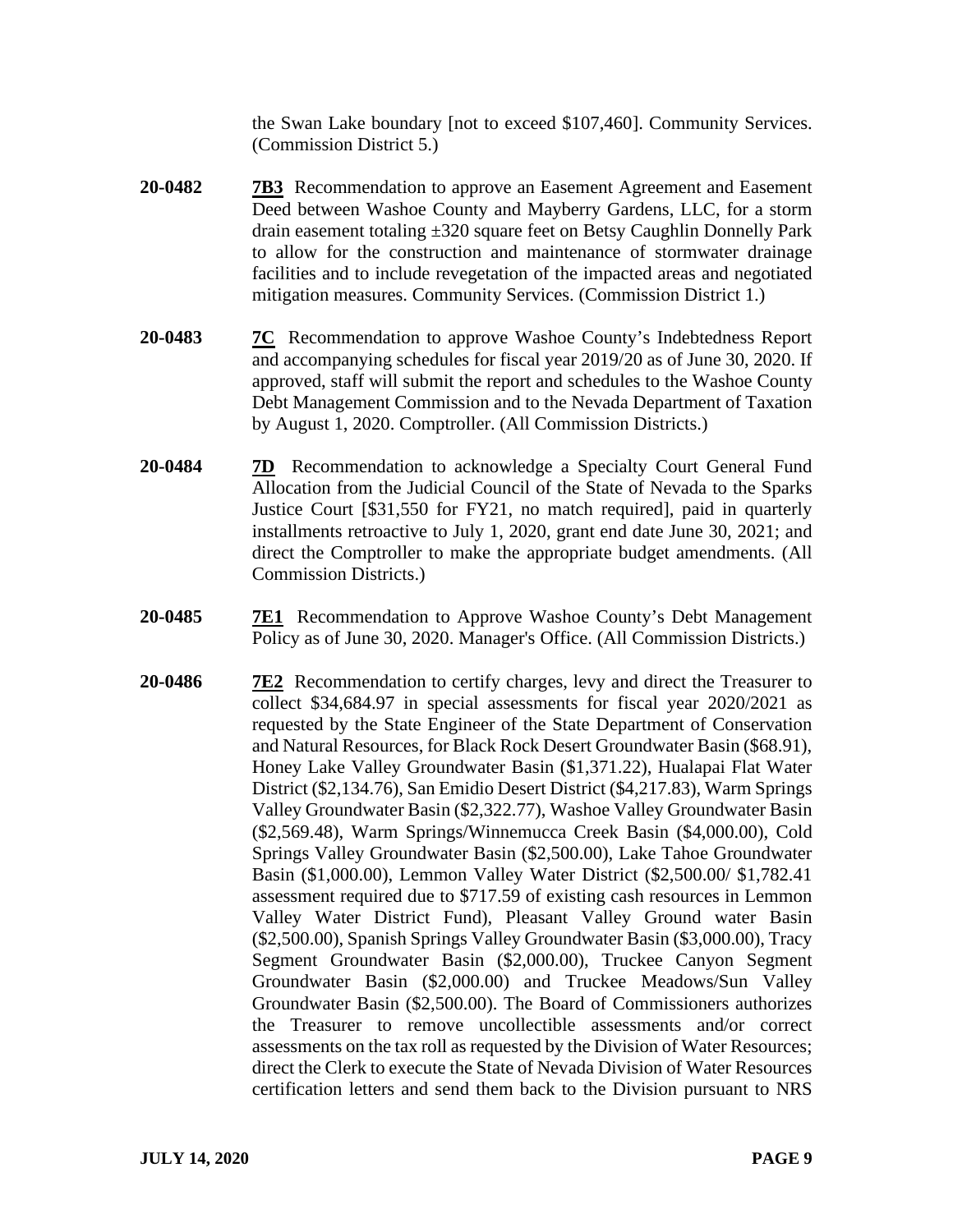533.285; and direct the Comptroller to pay to the Department of Conservation and Natural Resources the requested funds. Manager's Office. (All Commission Districts.)

- **20-0487 7F** Recommendation to acknowledge receipt of annual report of projected proceeds and expenditures in the account used for the acquisition and improvement of technology in the Office of the County Recorder for FY21. Recorder's Office. (All Commission Districts.)
- **20-0488 7G** Recommendation to accept a Grant Award from the ASPCA® in the amount of [\$20,000.00; no County match] retroactive from June 1, 2020 through December 1, 2020 to support a low cost spay/neuter program for cats and dogs of pet owners experiencing hardship due to COVID-19; authorize the Director of Washoe County Regional Animal Services [Shyanne Schull] to execute the grant award; and direct the Comptroller's Office to make the necessary budget amendments. Animal Services. (All Commission Districts)
- **20-0489 7H** Recommendation to approve the Interlocal Agreement Extraditions between County of Washoe on behalf of the Washoe County Sheriff's Office and the City of Sparks on behalf of the Sparks Police Department in an amount not to exceed [\$35,000] to be paid to the Washoe County Sheriff's Office Consolidated Extraditions Unit for the processing of extraditions and transportation of prisoners for the Sparks Police Department, for the period of the date of execution to June 30, 2021. Sheriff. (All Commission Districts.)
- **20-0490 7I1** Recommendation to approve a subgrant award from the State of Nevada Aging and Disability Services Division for a supplemental award in the amount of [\$50,000; no match requirement]; retroactive from April 1, 2020 through September 30, 2021 for enhanced care for seniors during COVID-19 pandemic; authorize the Director of the Human Services Agency to execute the subgrant award and related documents; and direct the Comptroller to make necessary budget amendments. Human Services Agency. (All Commission Districts.)
- **20-0491 7I2** Recommendation to accept FY21 Victims of Crime Act (VOCA) Innovative sub-grant award from the State of Nevada, Division of Child and Family Services to support mental health services for victims in the amount of [\$70,000; \$17,500 County match] retroactive for the period of July 1, 2020 to June 30, 2021; authorize Director of Human Services Agency to execute the sub-grant and related documents; and direct the Comptroller's office to make the necessary budget amendments. Humans Services Agency. (All Commission Districts.)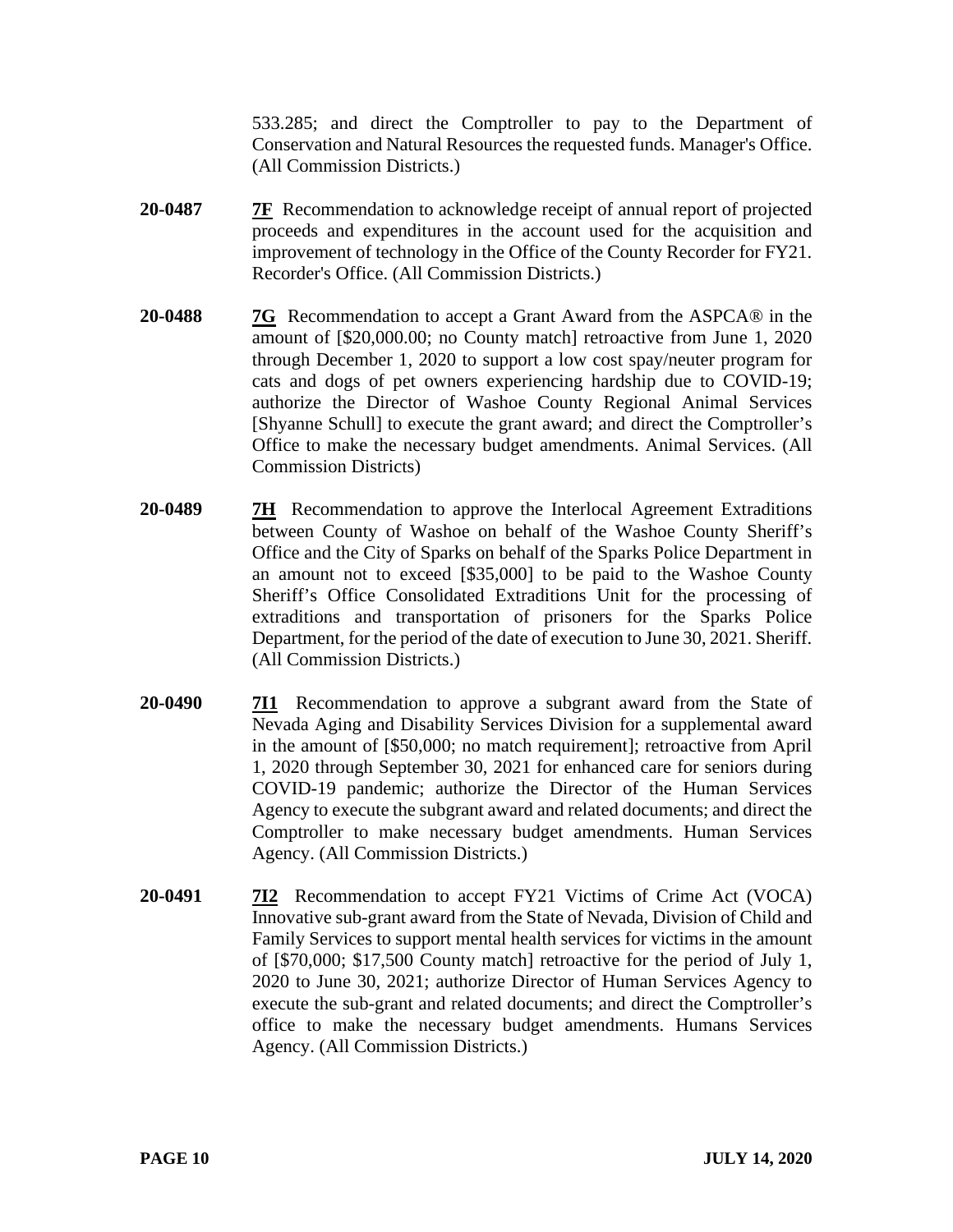**20-0492 7J** Recommendation to approve moving Washoe County from a .us domain to a .gov domain for websites and email [\$400.00]. Technology Services. (All Commission Districts.)

Commissioner Jung indicated that, because funding was available in the Capital Improvement Plan for the Lemmon Valley flooding mitigation work, it was important that Washoe County continue working to reduce the possibility of future flooding damage, even if current evaporation rates and lower lake levels were promising.

Commissioner Hartung agreed but Commissioner Jung wanted to know Commissioner Herman's thoughts, as it was her district. If Commissioner Herman felt it best to postpone some of the work, Commissioner Jung said she would support her.

Commissioner Herman reiterated some constituents had expressed frustration regarding their inability to participate in person during Board meetings due to COVID-19 (C19) safety restrictions. However, considering recent economic concerns and the fact that the funding was currently approved and available, Commissioner Herman acknowledged the need to continue the mitigation work and protect the property and safety of Lemmon Valley residents. Commissioner Jung expressed agreement with Commissioner Herman's statements.

Regarding Agenda Item 7J, Commissioner Jung asked why the County was not considering a simple '.com' address instead of '.gov'. Assistant County Manager Dave Solaro explained many municipalities were transitioning to '.gov' addresses as they were not available for use by the general public, which provided an additional layer of security for constituents who were wary of scams.

On the call for public comment, County Clerk Nancy Parent advised the Board two similar emails had been submitted by Ms. Tammy Holt-Still for two different agenda items. Ms. Parent read the first email regarding Agenda Item 7B1. Ms. Holt-Still alleged her comments would not be shared in their entirety during public comment, nor did she believe her emails would be read by the Commissioners. She reiterated her previous assertion that not allowing the public to comment in person during Board meetings due to C19 safety restrictions was a violation of the Nevada Open Meeting Law. Ms. Holt-Still felt the County's response to the flooding disaster of 2017 was extremely slow and the timing of current actions was poor. She indicated this \$149,796 expenditure would do no good as more residents were becoming homeless and crime was increasing. She thought it was inappropriate to spend money on surveys or feasibility studies without real action. She wanted to know where the Desert Research Institute study was, why it was not being used, and when the public would see it. She believed it would prove that residents had been right all along. Ms. Parent read Ms. Holt-Still's second email regarding Agenda Item 7B2. Ms. Holt-Still's comments were the same for both agenda items, except for the total expenditure amount for Agenda Item 7B2.

Attending via Zoom, Mr. Charles Whitaker spoke regarding a previous agenda item that was not part of the Consent Agenda. He felt providing such a large amount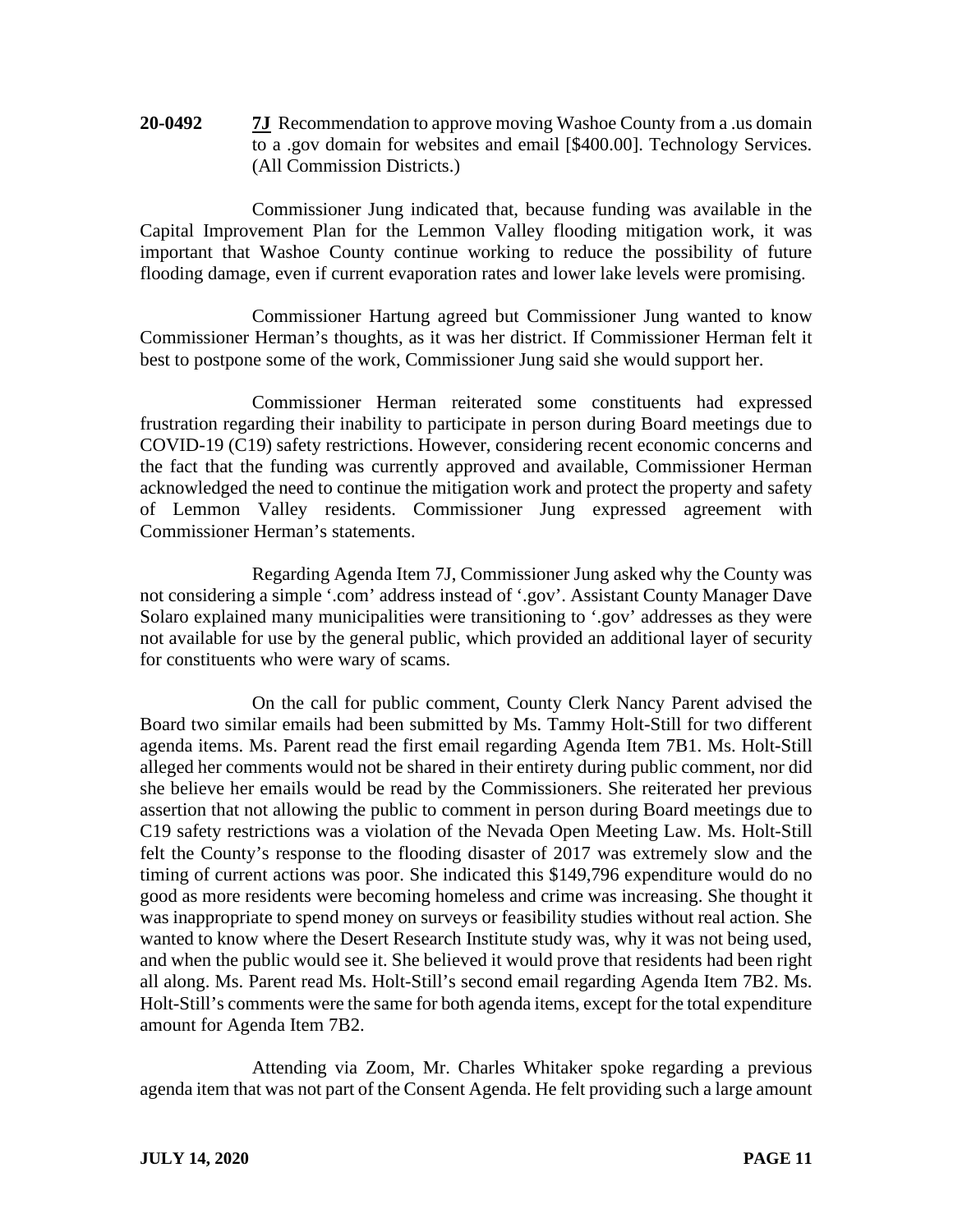of aid to one organization during a time of economic uncertainty was fiscally inappropriate. Mr. Whitaker stated he worked at a shelter with individuals who might never be able to achieve homeownership. He opined an income of over \$90,000 was not struggling and quality of life in other parts of the world did not depend on whether a person owned a home. He encouraged the Board not to approve Agenda Item 10, saying the City of Sparks had the ability to fund social services on its own and Washoe County had the ability to lobby the State of Nevada to do something about affordable housing and homelessness. He encouraged the Commissioners to work more with community partners across the state. He said he did not know if there were homeless individuals on the housing coalition, but he felt individuals with no housing whatsoever were being discriminated against to benefit households making more than \$90,000 per year.

On motion by Commissioner Jung, seconded by Commissioner Hartung, which motion duly carried on a 4-0 vote with Chair Lucey absent, it was ordered that Consent Agenda Items 7A through 7J be approved. The Interlocal Agreement pertinent to Consent Agenda Item 7H is attached hereto and made a part of the minutes thereof.

**20-0493 AGENDA ITEM 8** Recommendation to acknowledge a presentation on the current status of the Lemmon Valley Closed Hydrobasins short and long term mitigation strategies with possible direction to staff to continue the work, and further to possibly direct staff to, 1) initiate the revision of the current FEMA designated flood plain boundary and pool elevation for the East and West Lemmon Valley Closed Hydrobasins, and 2) to develop a policy for new development within unincorporated Washoe County areas located within the East and West Lemmon Valley Hydrobasins to increase volumetric mitigation of new development located within a 100-year FEMA designate floodplains to 1.3:1 (removal:placement). Community Services. (Commission District 5.)

Dwayne Smith, Director of Engineering and Capital Projects, conducted a PowerPoint presentation via Zoom, a copy of which was placed on file with the Clerk. He reviewed slides with the following titles: Update to Commission; Washoe County Commission Directives (2 slides); Washoe County Flood Expenses – As of May 31st, 2020; Notable Recent On-Going and Upcoming Field Activities; How Did the Winter of 2019/20 Impact Swan Lake?; Swan Lake Water Elevations 2017-20 (2 slides); HESCO Barrier; Swan Lake Water Quality Monitoring; City of Reno American Flat Irrigation Project; RTC Lemmon Drive Project – Update; Project Limits; Top 3 Alternatives (2 slides); Next Steps; FEMA Floodplain – What is It and What Does It Mean? (5 slides); Volumetric Mitigation within Lemmon Valley Closed Hydrobasin for New Projects within FEMA High-Risk Areas (2 slides); and Today's Summary.

Mr. Smith said his presentation had three parts; Lemmon Valley updates, the Federal Emergency Management Agency (FEMA) flood plain changes and insurance rate maps, and a discussion regarding policy on construction work to be done within the flood plains. Staff continued to work to mitigate flood impacts, he explained, and the County had spent \$10.4 million on those activities out of a combination of general fund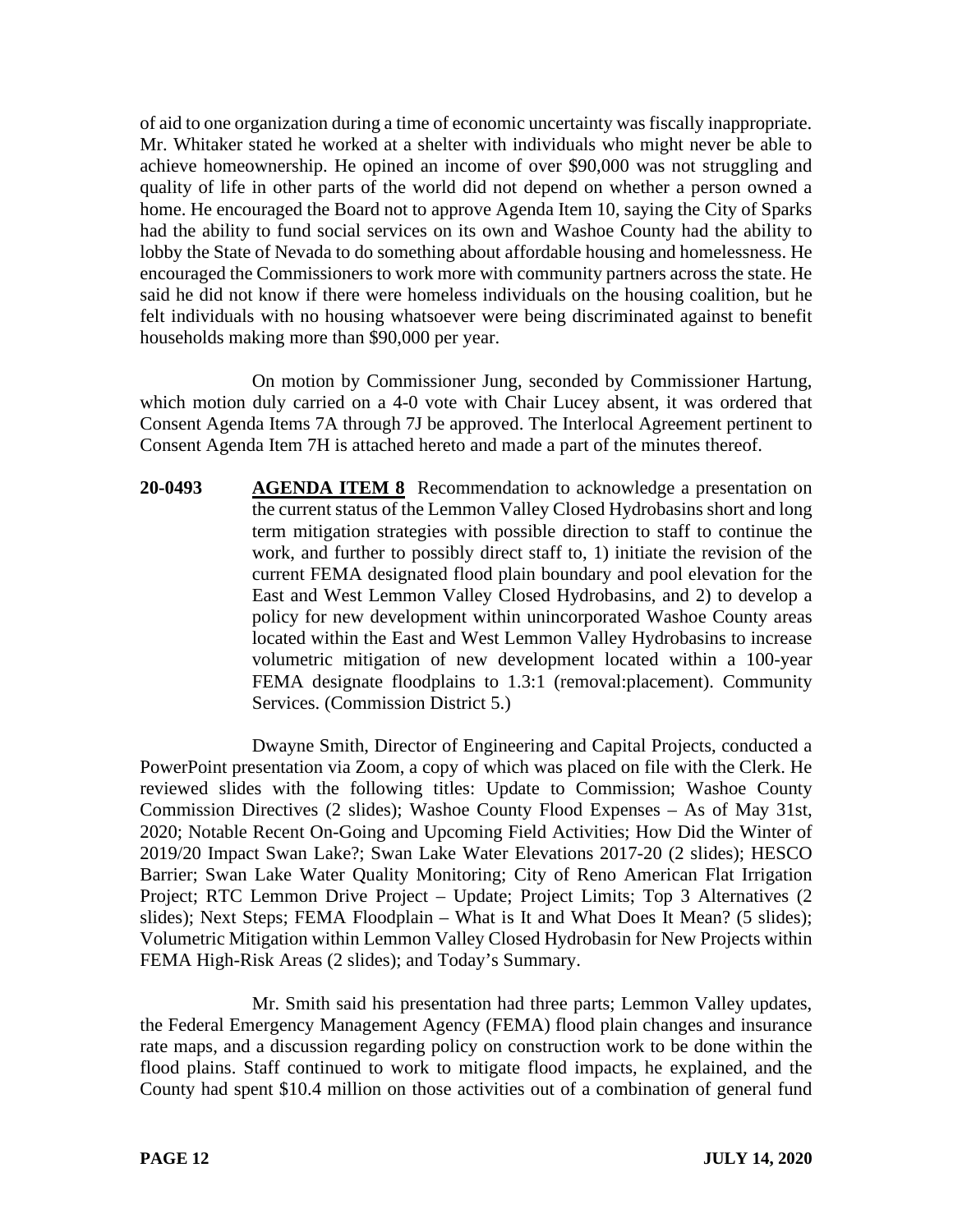and utility fund monies. He stated the response had been significant and successful thus far, and he assured the Board the Fiscal Year 2021 approved budget included funding for continued work. He showed a graph which summarized significant precipitation events in the Swan Lake area between 2017 and 2019, and he described how the decreasing lake elevation was due to a combination of evaporation, pumping, and reduced precipitation. He spoke about the barriers which had been installed around Lemmon Valley Elementary School in preparation for the previous winter and the continued communication with residents. He mentioned the online lake camera showed the current water level at any time residents wished to view it.

Mr. Smith reviewed a project being done in collaboration with the City of Reno to irrigate property owned by Washoe County in the American Flat area. He noted cleanup in Lemmon Valley continued along with mosquito abatement activities. He explained the recent removal of barriers along Arkansas Street would not reduce the protection of homes in the area, saying that some material had been left behind but would ultimately be removed as part of the ongoing cleanup efforts.

Mr. Smith said staff had prepared for the winter of 2019-2020 with equipment and resources staged and emergency response plans in place, but since the area did not experience significant precipitation that year, the lake was now at its lowest level in three years. He displayed a graph of the Swan Lake water elevations between 2017 and 2020, pointing out peaks in 2017 and 2019 and the significant decrease in the lake level since the last peak in 2019. He noted the lake was currently three feet lower than the level seen at the same time the previous summer and was declining at a rate of approximately one inch per week.

Mr. Smith advised that field responses continued to be adjusted based on current and projected lake levels. The HESCO barriers, which had been in place since 2017 and 2019, were recently evaluated by a third party and continued to perform well. He spoke about the ongoing water quality monitoring being done both at the lake and to the water being sent to American Flat for irrigation. He stated staff would work with the Health Department and the State to address any decreases in water quality should they occur. He noted algae was expected during the summer months, with shallower waters and warming temperatures, but residents would be notified if it reached a hazardous point. He displayed a photograph of the American Flat area irrigation and explained future irrigation would be done with a combination of water resources, including treated effluent. He noted alfalfa was currently being grown and cut at the site.

Mr. Smith then provided information on the Regional Transportation Commission (RTC) project, which involved modifying Lemmon Drive to improve capacity for area growth. He said Phase 2 of the project included work to be done within the flood plain area, and the RTC had been very helpful in adapting the goals of their project in response to floodplain changes. Mr. Smith reviewed the top three options being considered by the technical advisory committee, which included elevating Lemmon Drive, realigning Lemmon Drive to the west along a natural berm, or realigning Lemmon Drive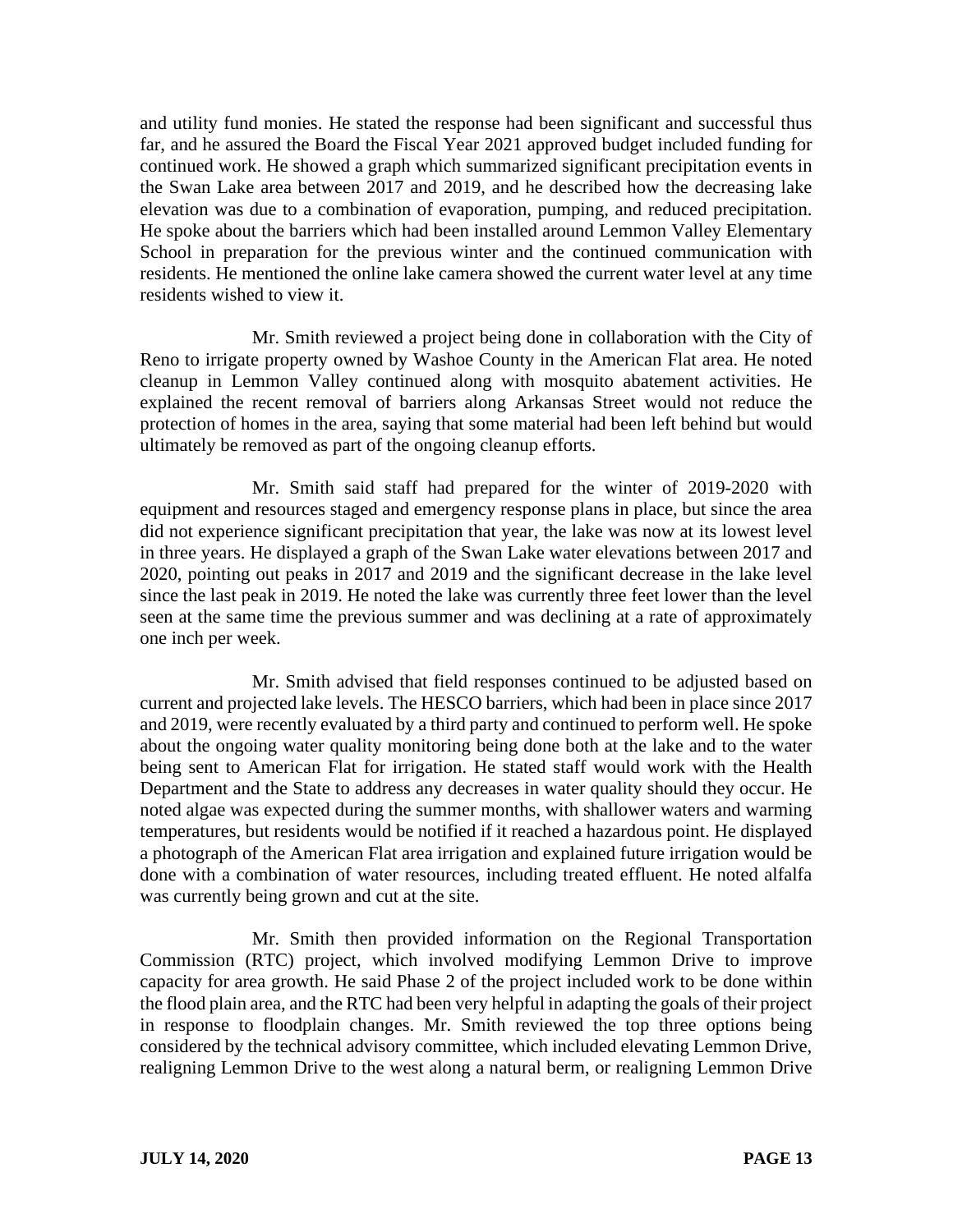to the east along Deodar Way. Stakeholder outreach would be done with a public workshop in the late summer and, after the public's input, a single preferred option would be selected.

Mr. Smith also discussed the FEMA floodplain updates and detailed the proposed changes to the flood insurance rate maps. He recognized there would be impacts to some residents and infrastructure, explaining some properties would move into the floodplain map while others would be removed. He said best practices, including geography contour mapping and precipitation modeling, had been used to develop the new maps. Preliminary estimates indicated between 30 and 40 properties would be added to the floodplain while around 22 would be removed, and County staff planned to reach out to the owners of affected properties to inform them of their flood risk and help them understand the changes. He added that, although there could be increases in flood insurance premiums in certain high-risk areas, some residents might be able to take advantage of potential savings if their homes were built prior to the development of the updated flood map.

Mr. Smith reviewed the policy regarding volumetric mitigation requirements for new projects within FEMA high-risk areas in the Lemmon Valley closed hydrobasin, saying developers were generally supportive of increasing mitigation actions. For every unit of volume added, 1.3 units of volume would be removed, and this policy would apply to all new development.

Commissioner Herman discussed some of the residents' concerns, noting many were still scarred from the flooding disaster. She expressed reluctance regarding decisions which would affect the area, explaining citizens still had a lot of questions and needed help understanding the more technical aspects of the proposed changes. She said residents were also concerned about potential increases in flood insurance premiums and the accuracy of the FEMA maps. She inquired about the Desert Research Institute (DRI) study and wondered when the results would be available for review.

Mr. Smith advised the DRI study was not yet complete, but he planned to request a presentation for the Board as soon as it was finished. He said he understood Commissioner Herman's and residents' apprehensions and could appreciate their concerns because the issues were technical. Flood risks changed over time due to various events, though, and he felt there was no denying the floodplain had changed and mapping needed to accurately reflect the changes. He added that not all properties would be negatively impacted, citing homes inside the floodplain which had been elevated above flood level and homes built prior to the development of the new map. He committed to assisting residents in maximizing their savings and working with their insurers.

Commissioner Hartung asked who was using the alfalfa being grown with water pumped to American Flat; Mr. Smith said he knew the City of Reno had entered into an agreement to cut the alfalfa, but he was not sure where it was sent after that. He told the Commissioner he would check into this. Commissioner Hartung thought the alfalfa could be put to good use at the wild horse sanctuary. He wondered about the cost of cutting and planting and how much Washoe County had contributed towards piping and pumps. He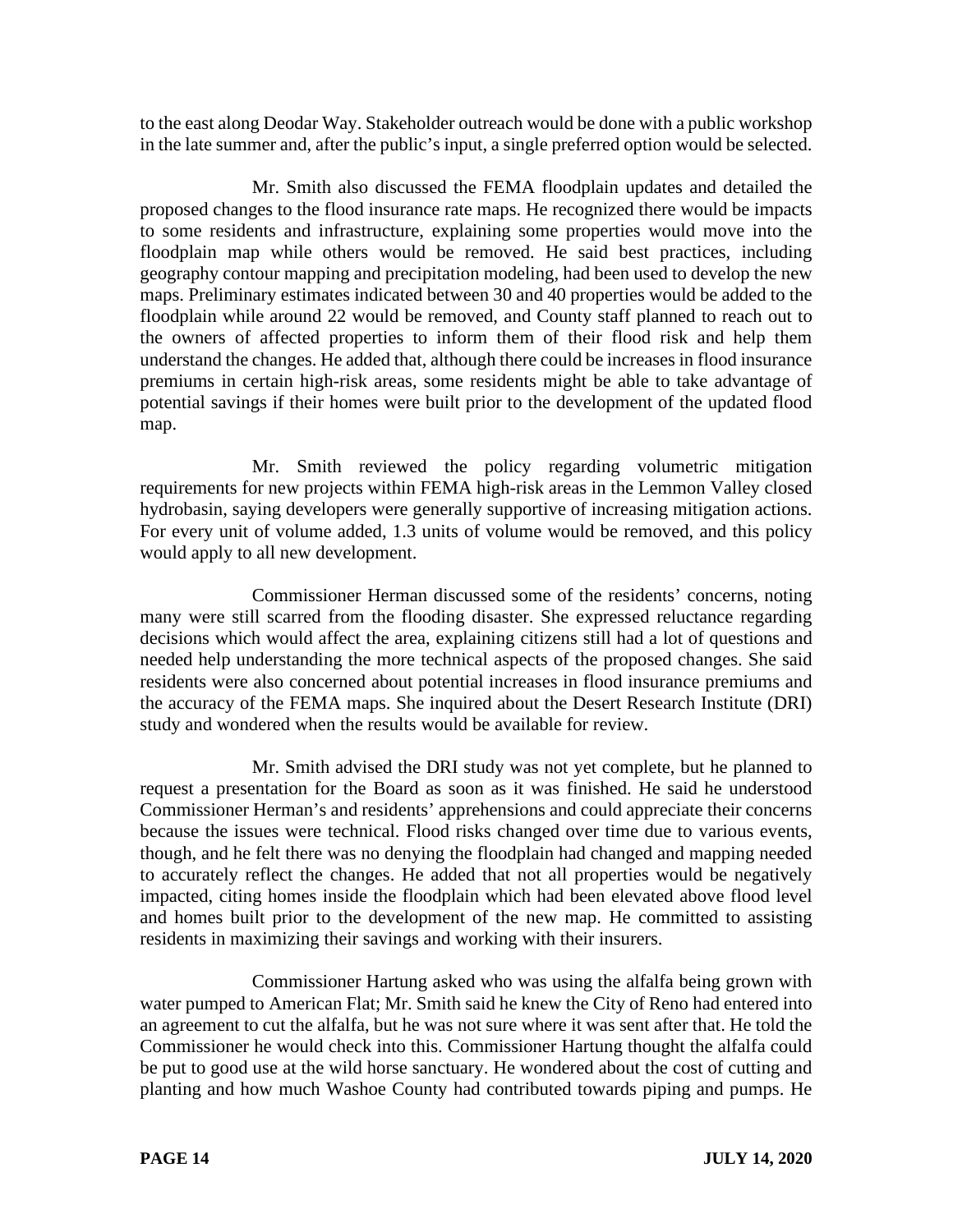requested staff get back to him with more information. Mr. Smith said the County had provided land and water quality sampling for the project.

Commissioner Hartung stated he had gone on record with the RTC to share his belief that widening Lemmon Drive to Chickadee Drive would not be adequate; he felt the work needed to extend to Ramsey Way. He liked the berm idea but felt berms were also needed at the north and south ends of the lake, similar to how Highway 395 was elevated in Washoe Valley to help hold back the lake like a levee. He said the work would also improve access to the back side of the valley. He hoped staff would also support the push to continue the extension to Ramsey Way.

Commissioner Hartung requested clarification regarding the units of volume listed on slide 25 of the presentation. Mr. Smith explained the new policy intended to mitigate impacts from new development within the FEMA floodplain; it was in addition to existing policy, rather than replacing it. He noted some developers had agreed to an even higher level of mitigation, such as removing 1.5 units of volume for every 1 unit added within the floodplain, a measure Commissioner Hartung preferred. He realized there might be some pushback by developers if the County were to increase the requirement to 1.5. Mr. Smith opined it was important to find a balance between mitigating real impacts and the possibility of overburdening any new development or single project. He recognized there were many challenges involved with development within a closed basin and 1.3 units was consistent with the City of Reno's existing stormwater mitigation requirements, but he would be happy to have conversations about the possibility of increasing the requirement to 1.5 units.

Commissioner Jung expressed appreciation for the presentation and staff recommendations. She said Lemmon Valley had become something of a test case in that the County had spent a great deal of time responding to the flooding disaster, collecting data, and working with residents, and it should use those experiences to create policy to help avoid problems in the future. She suggested further outreach through a private, multimodal survey process in order to find out from residents exactly what citizens wanted and needed. The National Weather Service and other government agencies believed increased flooding concerns were likely to persist into the future, Commissioner Jung noted, and better communication with constituents to find out their needs would be imperative. She requested staff reach out to her to discuss the subject further.

Commissioner Jung said Mr. Smith had discussed water quality monitoring and pumping from Swan Lake to American Flat. She requested more information on these subjects, wanting to know when the results would be available, where the data would be sent, and who would sound the alarm if water quality test results indicated the possibility of problems at the lake. She wanted to know what laws or policies were in place; if there were none, she requested staff return with suggestions that could help the County be better prepared for emergencies in the future.

Commissioner Jung asked when the RTC project would be done. Assistant County Manager Dave Solaro did not know when the actual kickoff date was for the field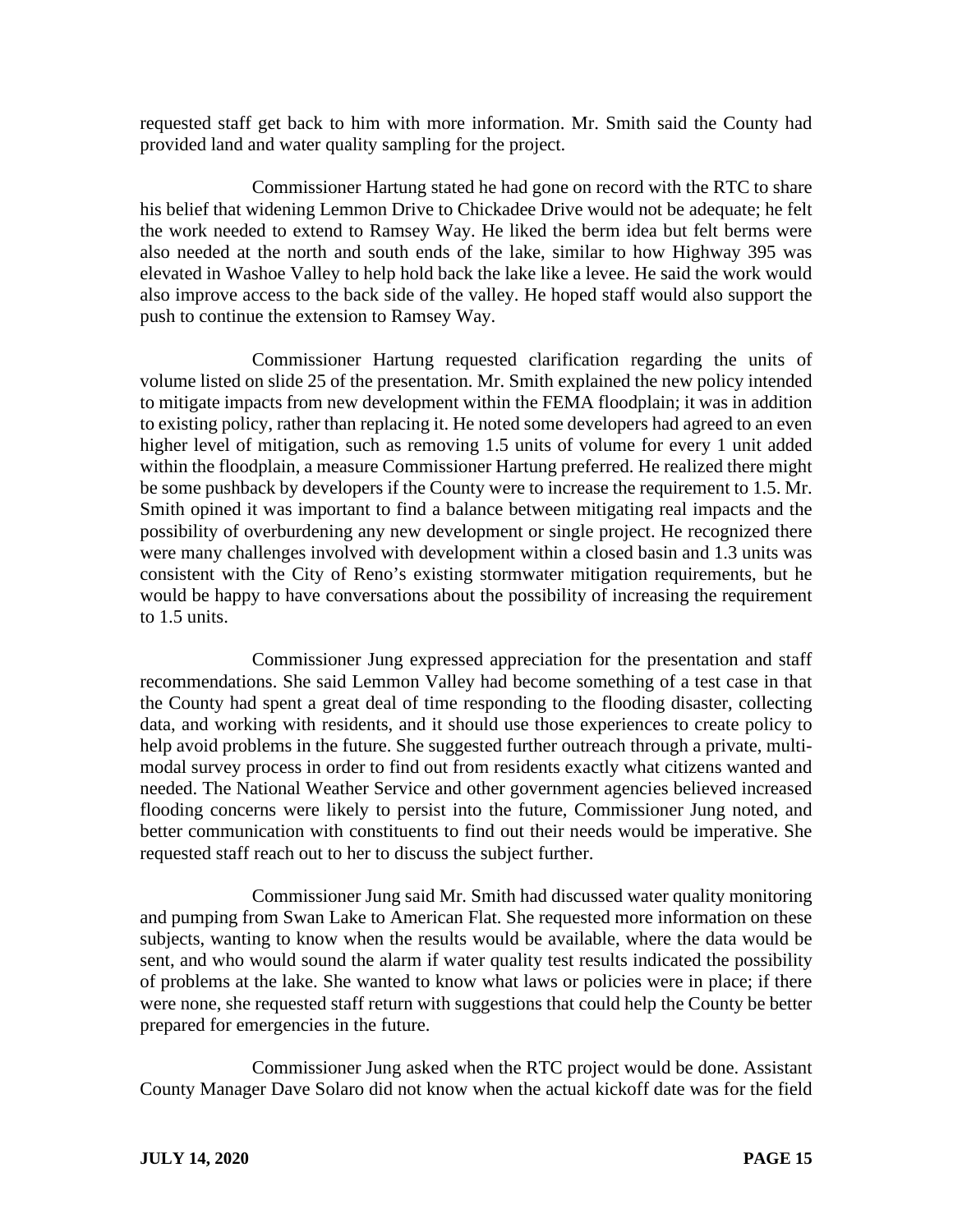work, but staff was working to come up with recommended solutions by the end of the year. The next steps included stakeholder outreach and public workshops, Level 2 screening, and the design and funding processes. Commissioner Jung requested information regarding the completion date, cost, and who would be reviewing everything to make sure goals had been met.

Commissioner Jung asked whether there was a way to identify residents living within the FEMA floodplain who did not have mortgages on their properties. She reiterated flooding issues could become more frequent in the future and expressed concern for homeowners who might not have flood insurance after paying off their mortgages or buying their properties with cash, as these residents would be at particular risk if flooding recurred. She requested further discussion on the topic.

Commissioner Jung agreed with Commissioner Hartung's request for a report on the use of the alfalfa being grown at the American Flat site. She noted she had not supported the pumping project but was still interested in finding out the story behind it. She thought using the alfalfa to help feed rescued wild horses would be an excellent solution.

Mr. Smith thanked Commissioner Jung for her comments regarding communication with residents and stated there were always opportunities to increase communication and help the public more effectively. He said staff would return with information regarding the alfalfa farming and the RTC on a future agenda.

On the call for public comment, County Clerk Nancy Parent read an email from Ms. Tammy Holt-Still. Ms. Holt-Still indicated she believed Washoe County violated the Nevada Open Meeting Law by holding meetings while the public could not physically attend due to Governor due to Governor Steve Sisolak's COVID-19 (C19) restrictions on public gatherings. She felt the County wanted to change the FEMA floodplain map to place financial responsibility on residents for problems she believed were caused by overdevelopment within the closed basin. She discussed dirt differential and soil movement concerns not covered by FEMA flood insurance and the problems she perceived with the continuation of development within floodplains after a federally declared emergency. She pointed to various factors such as increased precipitation between September and March, the effect of cold air on evaporation levels, reduced irrigation during the winter, an elevated water table within the closed basin, and overdevelopment as causes of a reduction in natural percolation. She said volumetric offset models had proven unreliable and were meant for river waters rather than closed basins. She expressed concern that all of Lemmon Drive was within the floodplain and its integrity had been impacted due to flooding. She indicated the RTC Lemmon Drive project options did not address the area from Waterash Street to Oregon Boulevard or the issues with water across Idaho Street.

The 3-minute individual public comment time limit had been reached but Vice Chair Berkbigler asked Ms. Parent to continue reading. The remainder of Ms. Holt-Still's email alleged C19 restrictions were being used as an excuse to avoid public workshops. She stated Swan Lake's volumetric size had been reduced while inflow from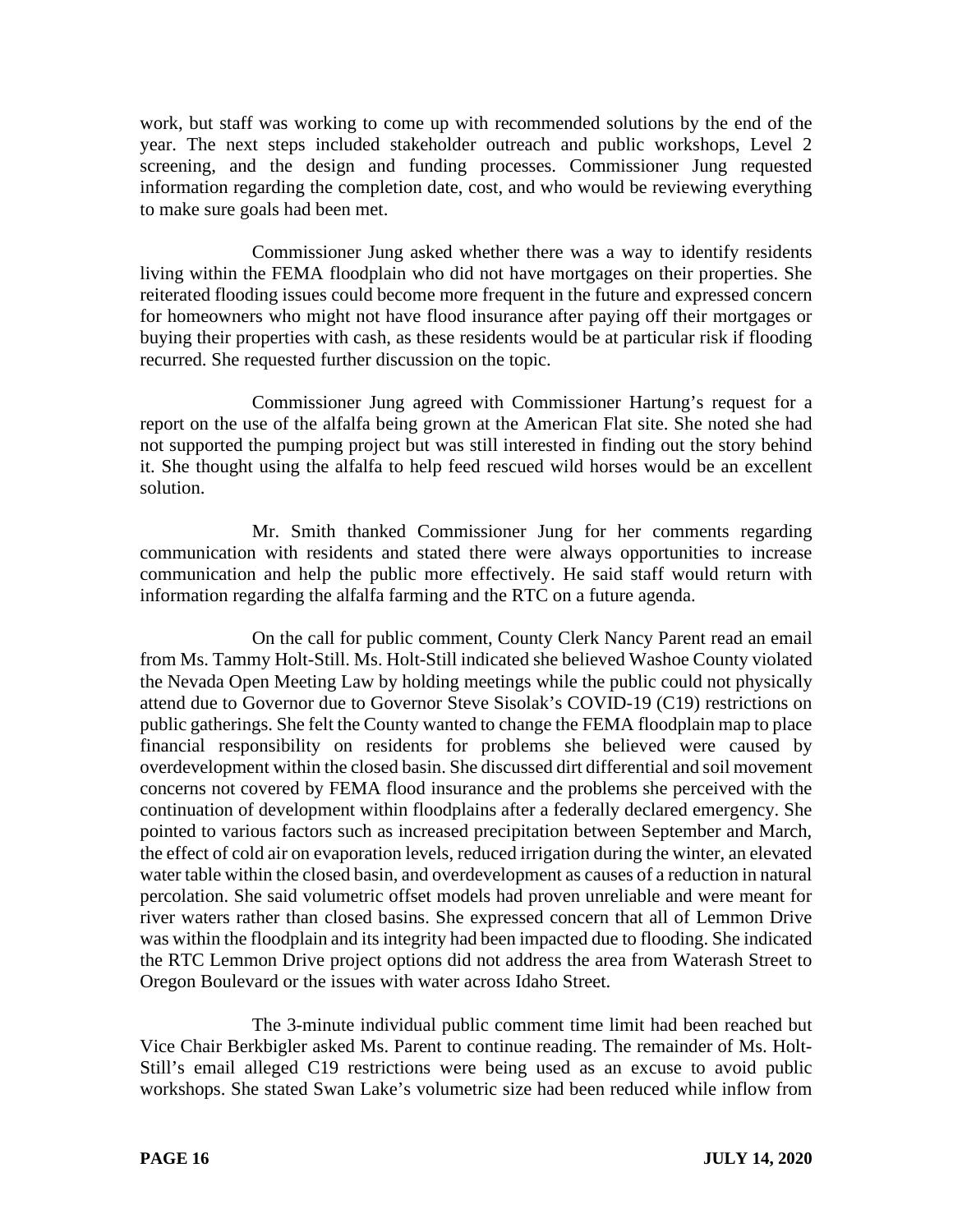stormwater and effluent discharge had increased, and she insisted development in the area needed to stop until the lake's size was adequate to absorb these flows.

Ms. Parent read an email from Ms. Holly Lenz. Ms. Lenz stated she was opposed to the Board making decisions regarding the FEMA floodplain during a time when the public was physically unable to attend Board meetings. She stated she agreed with Ms. Holt-Still's comments regarding Agenda Item 8, which she copied into the body of her own email.

Commissioner Jung proposed a motion to acknowledge the presentation on the short- and long-term strategies, start working with FEMA, and develop a Countywide policy to include the volumetric mitigation which staff had said was fair and balanced for the entire county. Mr. Smith thanked the Commissioner and said staff was given clear direction.

On motion by Commissioner Jung, seconded by Vice Chair Berkbigler, which motion duly carried on a 3-1 vote with Chair Lucey absent and Commissioner Herman voting "no", it was ordered that the presentation for Agenda Item 8 be acknowledged, work with FEMA be directed to begin, and a County-wide policy which included the volumetric mitigation as recommended by staff be developed.

## **BLOCK VOTE – AGENDA ITEMS 9 through 15**

**20-0494 AGENDA ITEM 9** Recommendation to approve the fiscal year 2020-2021 [payment of \$248,164] as Washoe County's share in annual funding for the Truckee Meadows Regional Planning Agency (TMRPA) pursuant to NRS 278.0264(7) and an adopted interlocal agreement. The total amount will be paid to TMRPA in quarterly installments with the first occurring on July 1, 2020. Community Services. (All Commission Districts.)

There was no response to the call for public comment.

On motion by Commissioner Hartung, seconded by Commissioner Jung, which motion duly carried on a 4-0 vote with Chair Lucey absent, it was ordered that Agenda Item 9 be approved.

**20-0495 AGENDA ITEM 10** Recommendation to approve Resolution R20-046, providing for the transfer of Washoe County's share of Local Government's 2020 Private Activity Bond Volume Cap [\$5,822,655.34] to the Nevada Rural Housing Authority for support of the organization's affordable housing programs; and other matters related thereto. Community Services. (All Commission Districts.)

Commissioner Jung believed housing was a civil right which needed to be fought for at a community and national level, and everyone should have the right to choose the shelter in which they wanted to live.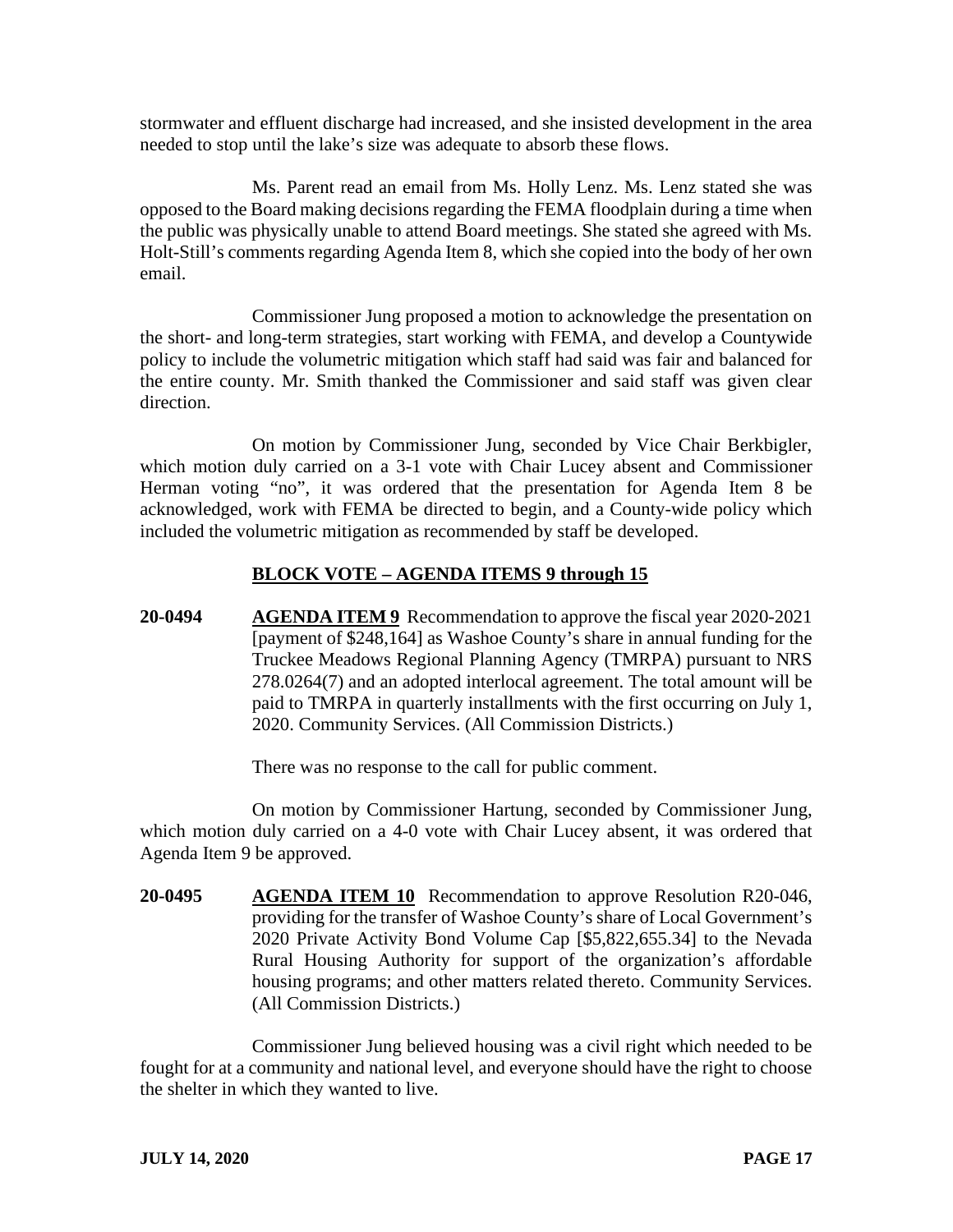Vice Chair Berkbigler wondered why the funds in question could not be transferred to or utilized for the Affordable Housing Trust Fund in Washoe County.

Assistant County Manager Dave Solaro explained Agenda Item 10 would not result in the transition of funds but it would allow the utilization of the County's private activity bond cap assessed by the State. He clarified there was no actual transfer of money involved; if the agenda item were approved, Washoe County would simply allow the Nevada Rural Housing Authority the ability to bond against the cap from the State.

There was no response to the call for public comment.

On motion by Commissioner Hartung, seconded by Commissioner Jung, which motion duly carried on a 4-0 vote with Chair Lucey absent, it was ordered that Agenda Item 10 be approved. The Resolution pertinent to Agenda Item 10 is attached hereto and made a part of the minutes thereof.

**20-0496 AGENDA ITEM 11** Recommendation to accept a Victims of Crime Act (VOCA) grant to the District Attorney's Office in the amount of [\$627,000; \$156,750 required match], from the State of Nevada Department of Health and Human Services Division of Children and Family Service (DCFS) to provide funding to retain a full-time Victim Witness Advocate and two intermittent hourly Victim Witness Advocates; retain an intermittent hourly Forensic Interviewer and create a second intermittent hourly Forensic Interviewer and a full-time Forensic Interviewer for the Child Advocacy Center (CAC); create a full-time Human Services Support Specialist II for the CAC (as evaluated by the Job Evaluation Committee); provide for counseling services at the CAC; fund related travel, training equipment, and direct victim services and supplies; retroactive from July 1, 2020 through July 30, 2021; direct Human Resources to create the necessary positions and direct the Comptroller to make the necessary budget amendments and retroactively authorize the District Attorney or his designees to sign the grant agreement. District Attorney (All commission districts)

There was no response to the call for public comment.

On motion by Commissioner Hartung, seconded by Commissioner Jung, which motion duly carried on a 4-0 vote with Chair Lucey absent, it was ordered that Agenda Item 11 be accepted, directed, and authorized.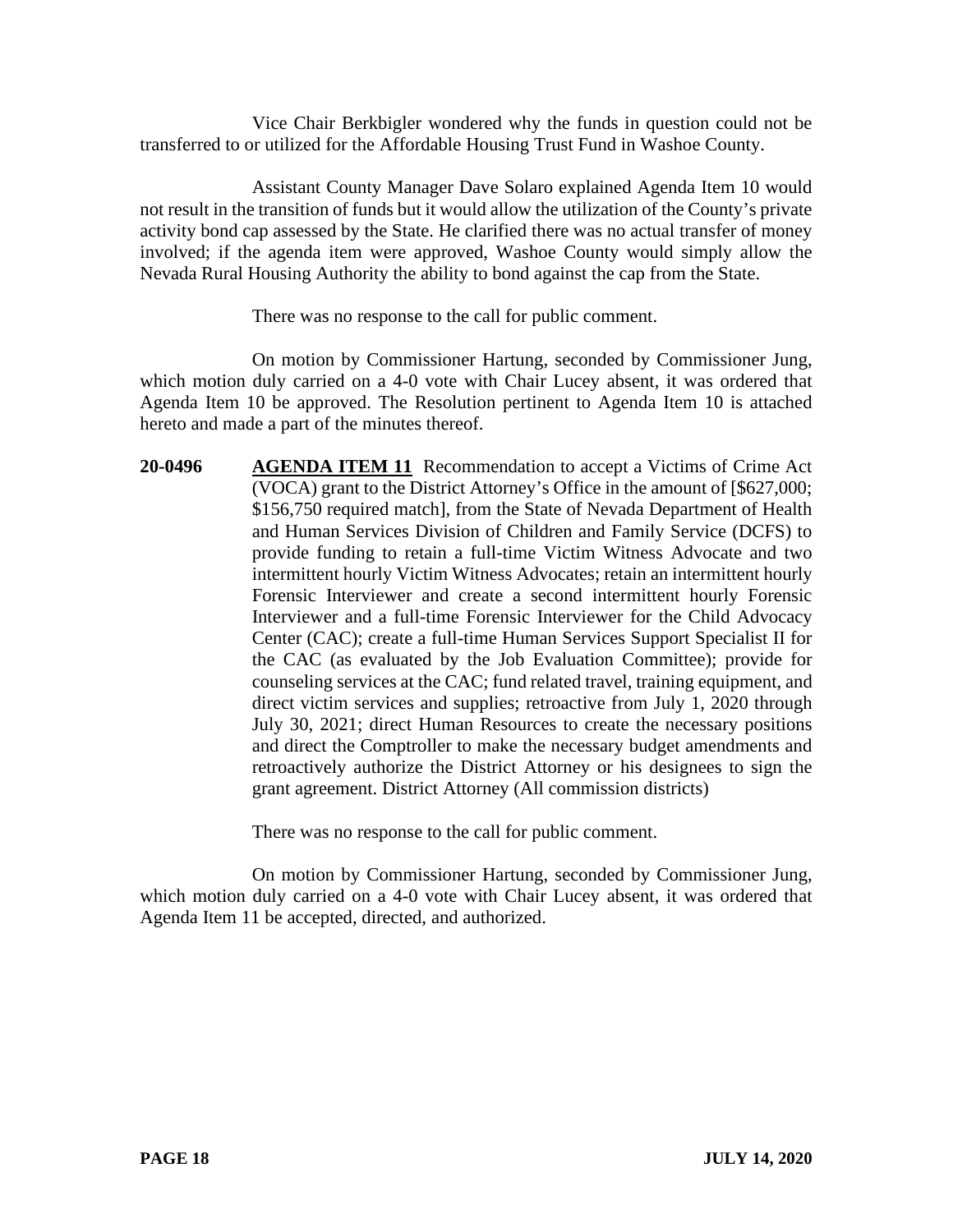**20-0497 AGENDA ITEM 12** Recommendation to accept FY21 Victims of Crime Act (VOCA) Innovative sub-grant award from the State of Nevada, Division of Child and Family Services to support Homeless Services in the amount of [\$130,000; \$32,500 County match] retroactive for the period of July 1, 2020 to June 30, 2021; authorize Director of Human Services Agency to execute the sub-grant and related documents; and direct the Comptroller's office to make the necessary budget amendments. Human Services Agency. (All Commission Districts.)

There was no response to the call for public comment.

On motion by Commissioner Hartung, seconded by Commissioner Jung, which motion duly carried on a 4-0 vote with Chair Lucey absent, it was ordered that Agenda Item 12 be accepted, authorized, and directed.

**20-0498 AGENDA ITEM 13** Recommendation to accept Community Corrections Partnership Block Grant from the Department of Health and Human Services - Juvenile Justice Programs Office in the amount of [\$317,163.53] to provide treatment and programming to youth referred to the Washoe County Department of Juvenile Services; for the retroactive period of 7/1/20-6/30/21. No match required. If approved, direct the Comptroller's Office to make the necessary budget amendments. Juvenile Services. (All Commission Districts).

There was no response to the call for public comment.

On motion by Commissioner Hartung, seconded by Commissioner Jung, which motion duly carried on a 4-0 vote with Chair Lucey absent, it was ordered that Agenda Item 13 be accepted and directed.

**20-0499 AGENDA ITEM 14** Discussion and possible action on the County Manager's recommended Capital Improvement Plan (CIP) for Fiscal Years 2021-2025 and direct the County Manger to submit the CIP to the State of Nevada and others by August 1, 2020. Manager's Office. (All Commission Districts.).

Referring to page 3 of the staff report for Agenda Item 14, Commissioner Hartung inquired whether the cost of restorations for the Regional Emergency Operations Center and the Regional Public Safety Training Center were being shared by Washoe County, the City of Reno, and the City of Sparks. Assistant County Manager Dave Solaro indicated this was correct, noting the Cities had already allocated their shares of funding for the projects, based on existing interlocal agreements.

Commissioner Hartung wanted to know where the funding for the Regional Animal Services roof restoration came from, to which Mr. Solaro replied Animal Services paid for the project from their own budget. Commissioner Hartung also inquired about the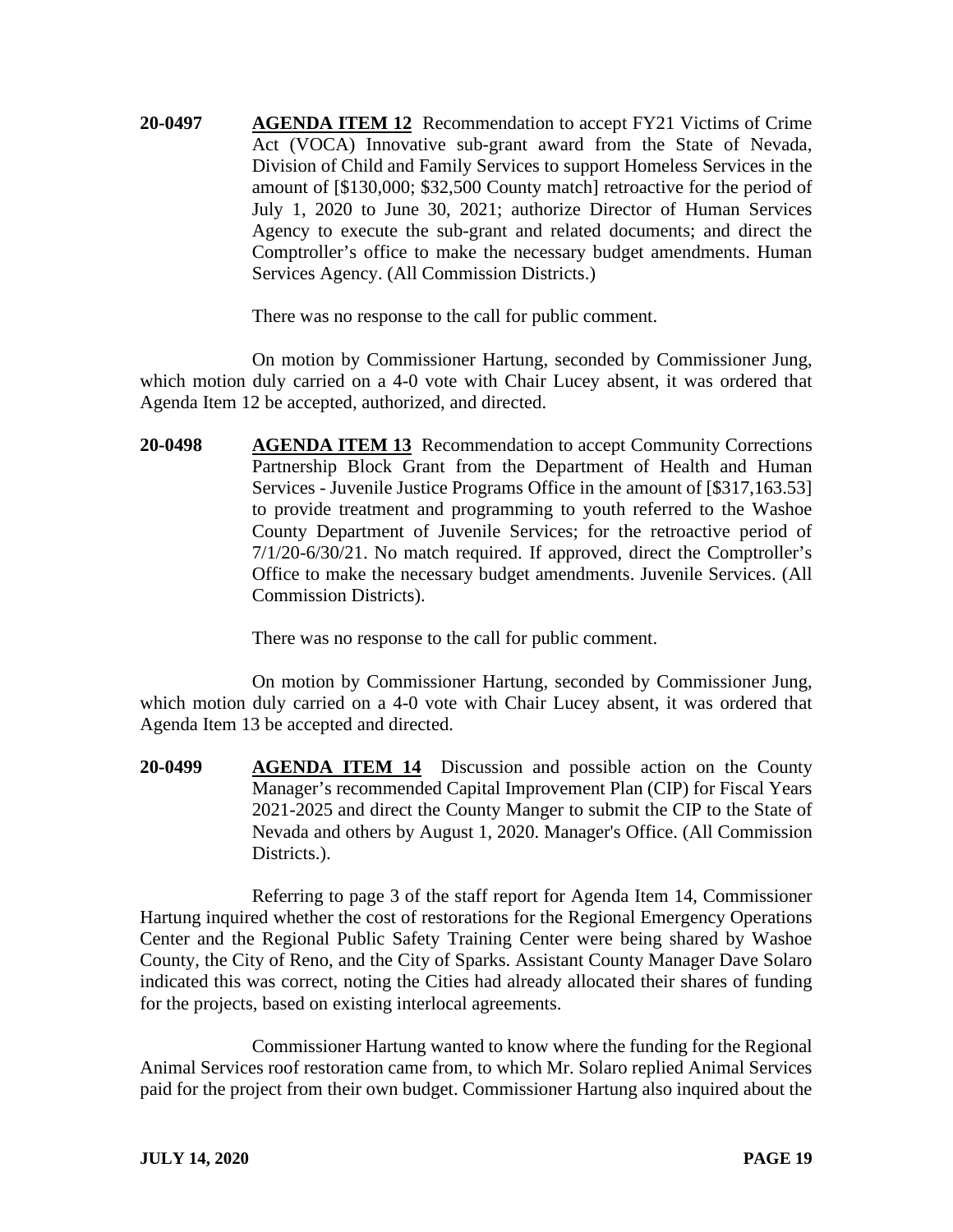parks budget. Mr. Solaro confirmed a portion of the Capital Improvement Plan was specific to parks and included residential construction tax and grant funding.

There was no response to the call for public comment.

On motion by Commissioner Hartung, seconded by Commissioner Jung, which motion duly carried on a 4-0 vote with Chair Lucey absent, it was ordered that the County Manager's recommended Capital Improvement Plan (CIP) for Fiscal Years 2021- 2025 be adopted and the County Manager be directed to submit the CIP to the State of Nevada and others by August 1, 2020.

**20-0500 AGENDA ITEM 15** Accept Resignation due to Retirement of Craig Betts, Chief Information Officer Effective July 10, 2020; Accept County Manager's Recommendation; and Appoint Information Technology Manager Quinn Korbulic to the Position of Acting Chief Information Officer, and approve a salary adjustment of 10%, effective July 14, 2020. Manager's Office. (All Commission Districts.)

Commissioner Hartung asked whether Washoe County planned to conduct a recruitment for the Chief Information Officer position. He clarified he did not believe Information Technology Manager Quinn Korbulic was unsuitable for the position, but he felt it was best for the County if the recruitment was opened to all qualified applicants on a national level.

Assistant County Manager Dave Solaro responded an open competitive recruitment would be done for the County's Chief Information Officer position. Commissioner Jung agreed an open recruitment and a competitive national search would be in the best interest of the County and taxpayers.

Commissioner Hartung thanked Chief Information Officer Craig Betts for his time at the County. He indicated Mr. Betts had done a great job bringing Washoe County into the 21st century with many technological advances and protecting the County's assets and valuable data.

Vice Chair Berkbigler agreed and thanked Mr. Betts for his time with the County on behalf of the Board of County Commissioners.

There was no response to the call for public comment.

On motion by Commissioner Hartung, seconded by Commissioner Jung, which motion duly carried on a 4-0 vote with Chair Lucey absent, it was ordered that the resignation due to retirement of Chief Information Officer Craig Betts be accepted, Information Technology Manager Quinn Korbulic be appointed to the position of Acting Chief Information Officer, and a salary adjustment of 10 percent effective July 14, 2020 be approved.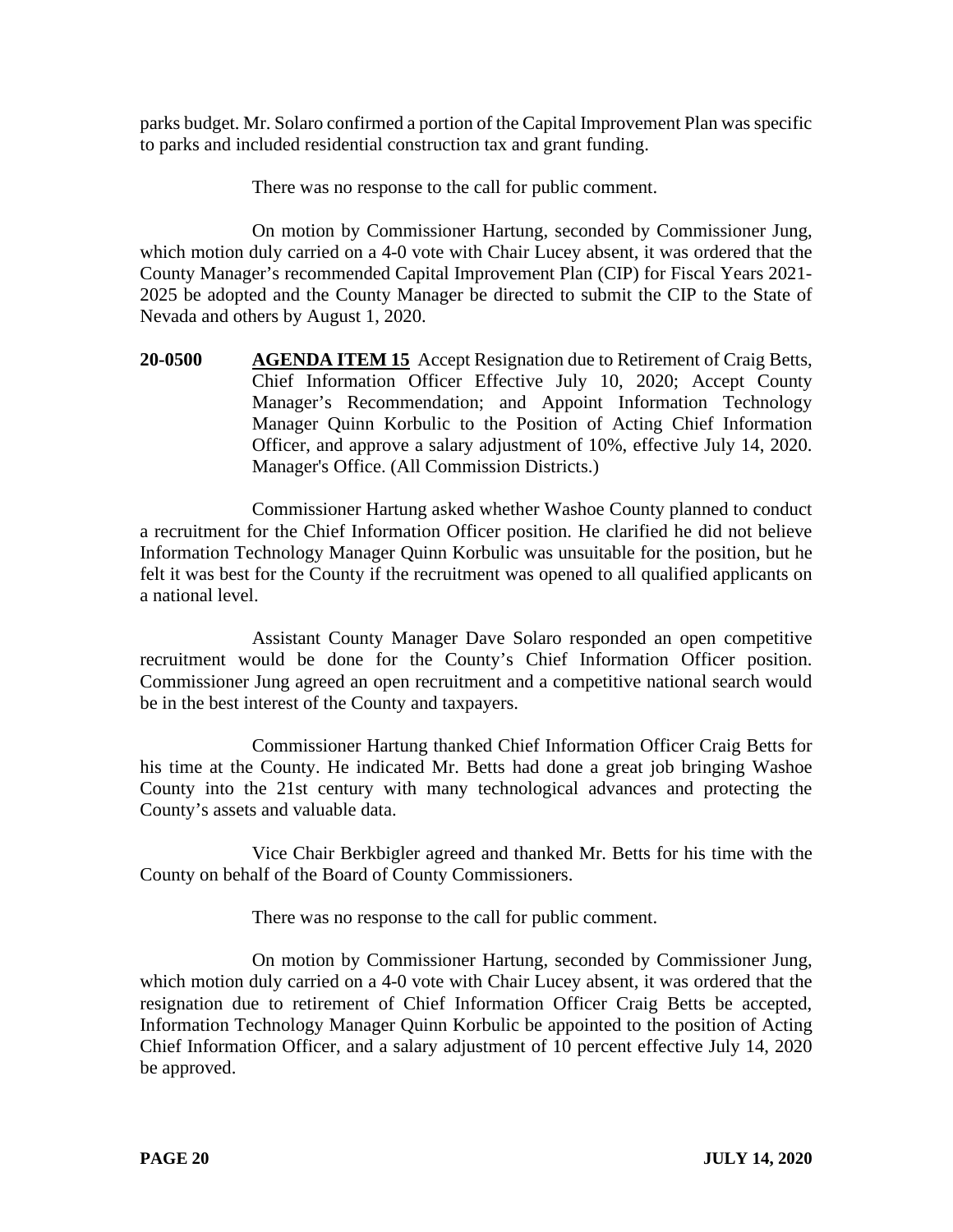## **PUBLIC HEARINGS**

**20-0501 AGENDA ITEM 17** Public Hearing for the second reading and possible adoption of an ordinance amending Washoe County Code Chapter 70 (Vehicles and Traffic) by adding a definition for "non-commissioned deputy"; by updating the traffic control committee to replace references to the director of public works with the director of the community services department; and by amending a provision related to the categories of personnel who may issue citations for illegally parked vehicles, and all other matters properly relating thereto. Community Services. (All Commission Districts.

The Vice Chair opened the public hearing.

Nancy Parent, County Clerk, read the title for Ordinance No. 1654, Bill No.

1844.

On the call for public comment, Ms. Judith Miller, attending via Zoom, expressed appreciation for the proposal to allow non-commissioned deputies to issue citations for illegally parked vehicles. She hoped this would allow the Washoe County Sheriff's Office to focus more on safety issues. She mentioned a recent accident involving an unlicensed 17-year-old driver who crashed into the home of an elderly neighbor, causing the home to be condemned. Ms. Miller hoped the neighbor would be able to return to her home once repairs were made and power was restored.

On motion by Commissioner Hartung, seconded by Commissioner Jung, which motion duly carried on a 4-0 vote with Chair Lucey absent, it was ordered that Ordinance No. 1654, Bill No. 1844, be adopted, approved, and published in accordance with NRS 244.100.

**20-0502 AGENDA ITEM 18** Public Hearing: Second reading and adoption of an Ordinance pursuant to Nevada Revised Statutes 278.0201 through 278.0207 adopting a Development Agreement between (1) Washoe County and (2) Regal Holdings of Nevada, LLC and Charles J. Fornaro, et. al., for Highland Village, limiting the gross density to 4.2 dwelling units per acre on the portions of the property (APNs 508-020-41 and 508-020-43) zoned High Density Suburban. The term of the agreement is ten (10) years. The project is located north of Highland Ranch Parkway and north of Midnight Drive. The project encompasses a total of 2 parcels that total approximately 54.4 acres. The parcels are located within the Sun Valley Area Plan. The property is located within the Sun Valley Citizen Advisory Board boundaries and within Washoe County Commission District No.5. (APNS: 508-020-41 & 43) Community Services. (Commission District 5.)

The Vice Chair opened the public hearing.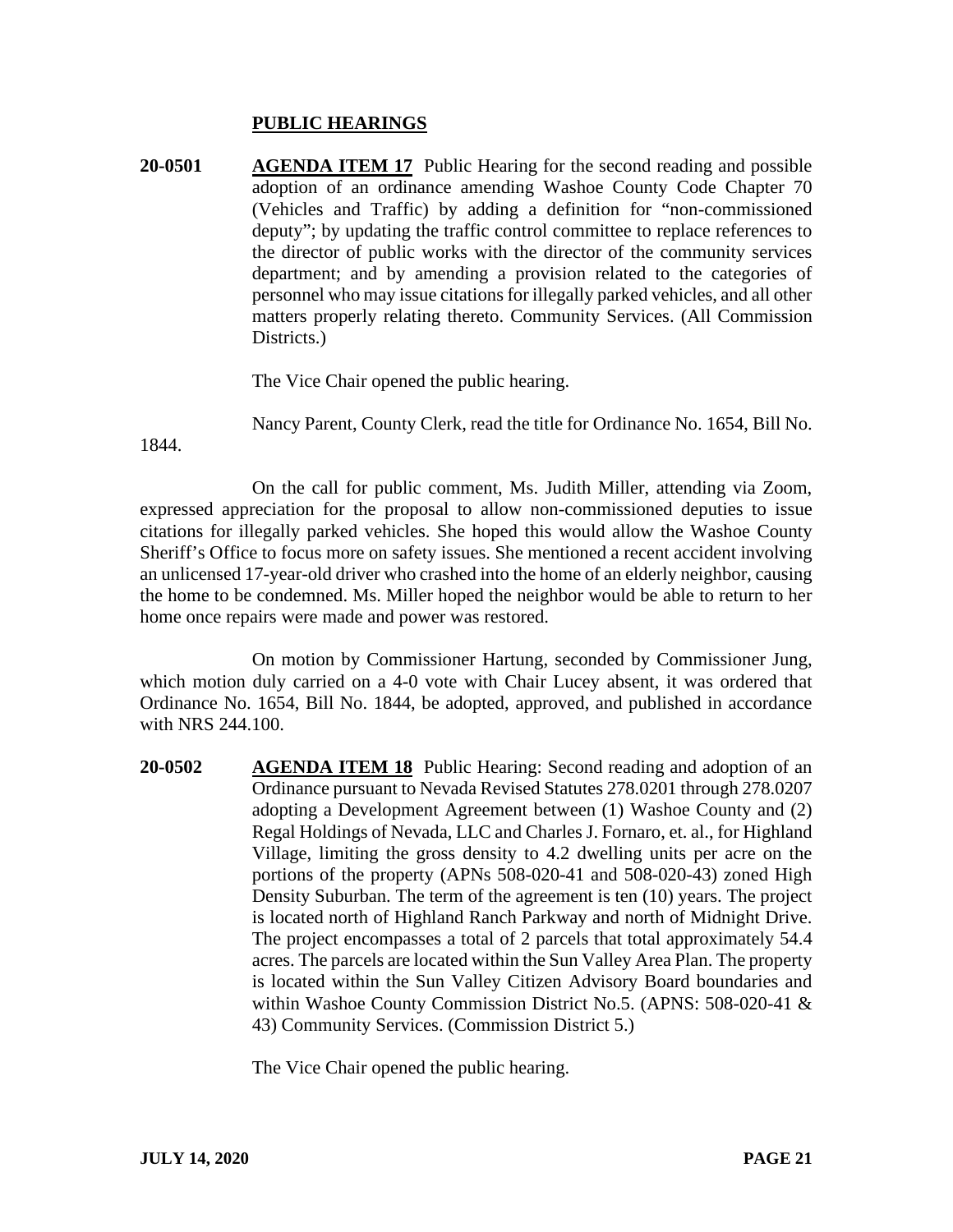Nancy Parent, County Clerk, read the title for Ordinance No. 1655, Bill No.

1842.

Commissioner Hartung asked whether previous zoning would apply if an applicant did not build within the 10-year timeline. Planner Julee Olander answered affirmatively. She clarified 10 to 15 years was normal for a development agreement, but Sierra Reflections had to be renewed because it had expired.

On the call for public comment, County Clerk Nancy Parent read an email from Ms. Judi Jensen of Sun Valley, who voiced objection to the agenda item, saying that traffic in the area was already unsafe. She expressed concerns regarding speeding in residential areas and the lack of plans to increase the capacity of Highland Ranch Road or Sun Valley Boulevard. She noted there was only one access route off Highland Ranch Parkway and worried the developer might return after 10 years to request changes to the zoning agreement to increase density even further. She asked the Board to vote against the ordinance.

On motion by Commissioner Herman, seconded by Commissioner Hartung, which motion duly carried on a 4-0 vote with Chair Lucey absent, it was ordered that Ordinance No, 1655, Bill No. 1842, be adopted, approved, and published in accordance with NRS 244.100. The approval was based on the ability to make the findings required by WCC Section 110.804.25, *Findings*.

**20-0503 AGENDA ITEM 19** Introduction and first reading of an ordinance approving a Development Agreement between Washoe County and Ridges Development Inc / Ridges at Hunter Creek III LLC, regarding tentative subdivision map case number TM16-005 (Ridges at Hunter Creek) which approved (on July 5, 2016) development of a 53-lot, single-family residential, common open space subdivision. Lots range in size from  $\pm 0.37$ acres ( $\pm 16,117$  square feet) to  $\pm 2.3$  acres ( $\pm 100,188$  square feet). This agreement extends the deadline for filing the first in a series of final subdivision maps from July 5, 2020 to July 5, 2022. The subject site is located south of Woodchuck Circle and Hunters Peak Road and west of Hawken Drive. The subject site consists of four parcels totaling  $\pm 155.01$ acres in size. The master plan designations include Suburban Residential (SR), Rural Residential (RR) and Rural (R). The regulatory zones include General Rural (GR), Low Density Suburban (LDS) and High Density Rural (HDR). The parcel is located within the Southwest Truckee Meadows Area Plan, and is situated in portions of Sections 19 and 30, T19N, R19E, MDM, Washoe County, Nevada. (APNs: 041-650-07, 041-650-03, 041-671-02 & 041-662-12); and, if approved, schedule a public hearing for second reading and possible adoption of the ordinance for August 18, 2020. Community Services. (Commission District 1.)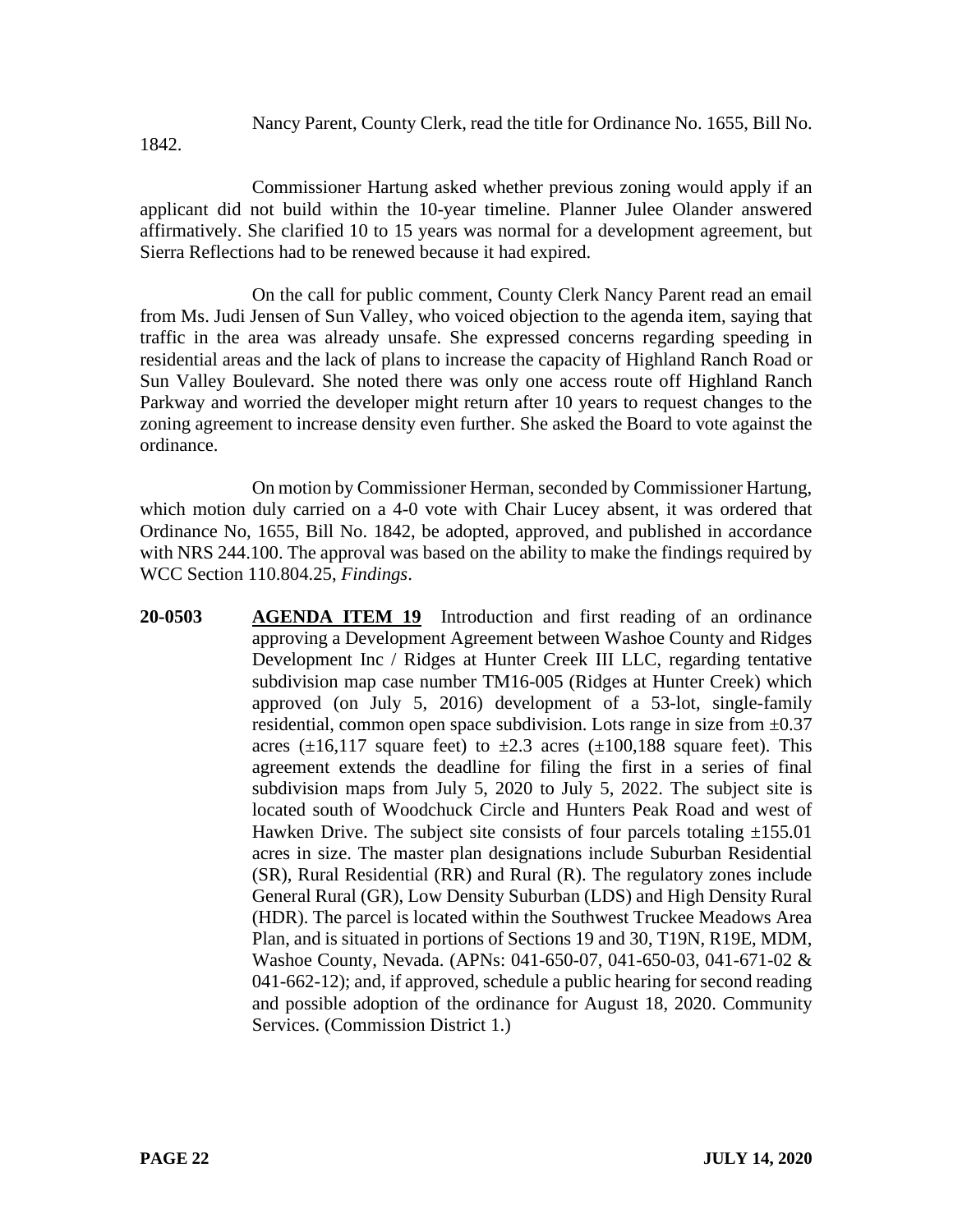The Vice Chair opened the public hearing by calling on anyone wishing to speak for or against adoption of said ordinance. There being no response, the hearing was closed.

Nancy Parent, County Clerk, read the title for Bill No. 1845.

Bill No. 1845 was introduced by Vice Chair Berkbigler, and legal notice for final action of adoption was directed. The second reading would be scheduled for August 18, 2020.

# **PUBLIC HEARING**

**20-0504 AGENDA ITEM 20** Public Hearing: Appeal of the Washoe County Planning Commission's denial of Regulatory Zone Amendment Case Number WRZA20-0003 (Reno Christian Fellowship) to amend the Southwest Truckee Meadows Regulatory Zone Map, a component of the Southwest Truckee Meadows Area Plan, to change the regulatory zone for 3 parcels (APN: 049-153-10, 11 & 12) totaling 12.55 acres from Low Density Suburban (LDS) (1 dwelling unit/acre maximum- allowing up to 12 units) to Medium Density Suburban (MDS) (3 dwelling units/acre maximum- allowing up to 36 units) for Reno Christian Fellowship, Inc. The parcels are located adjacent to and west of the church. And, if approved, authorize the chair to sign a resolution to this effect. Community Services. (Commission District 2.)

Assistant County Manager Dave Solaro advised that the applicant, Reno Christian Fellowship, had requested Agenda Item 20 be continued so Chair Lucey could attend the hearing. Mr. Solaro said public comment would need to be opened during the current meeting because the agenda item had been properly noticed.

Via Zoom, Mike Railey of the Christy Corporation, representing Reno Christian Fellowship, reaffirmed the request for continuance to the next meeting so Chair Lucey could participate, since the property in question was within his district.

Vice Chair Berkbigler opened the public hearing by calling on anyone wishing to speak. Ms. Cheryl Jordan, via Zoom, asked whether it was appropriate to comment or if she should wait until the next meeting. Vice Chair Berkbigler indicated Ms. Jordan was welcome to comment if she wished to do so. Ms. Jordan voiced opposition to the proposed zoning change, explaining she and her husband had been homeowners on West Tacoma Road for more than 20 years and their property bordered the subject property directly to the north. She said they had been present at the Citizen Advisory Board (CAB) and Planning Commission (PC) meetings where the proposed zoning change had been denied. She believed over 100 emails had been sent, arguing the proposed lot sizes were incompatible with neighboring properties, and expressing concerns regarding potentially decreased property values in the surrounding neighborhoods. She discussed concerns regarding spot zoning in the area, potentially increased traffic, and community covenants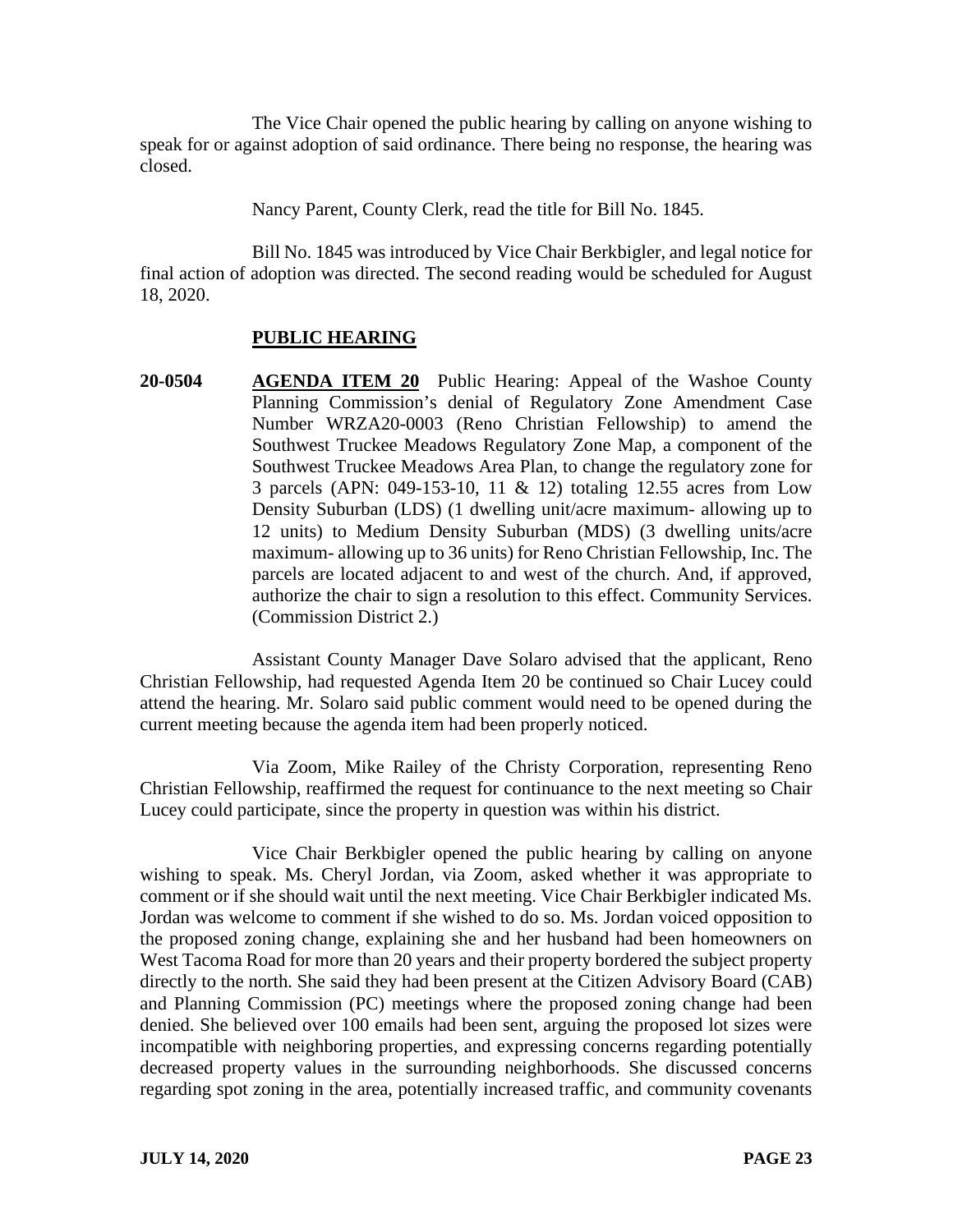and restrictions, whose purpose was to preserve and protect residents' views and property values. She reiterated strong opposition to the requested zoning change, saying these arguments had been recognized at the CAB and PC meetings.

Mr. Adam Auerbach, attending via Zoom, said he had also attended the previous meetings where the zoning changes had been denied. He stated he was uncertain exactly what the applicant sought to appeal and he requested clarification. Mr. Solaro responded the applicant was appealing the PC's denial of the proposed zoning change. Mr. Auerbach asked about the specific basis for the applicant's appeal, and Mr. Solaro explained this information was detailed in the staff report.

Commissioner Jung interjected, seeking input from Assistant District Attorney David Watts-Vial. Vice Chair Berkbigler explained to Mr. Auerbach that questions were not typically answered during public comment. Mr. Watts-Vial agreed questions asked during public comment should not be addressed, as doing so could be a potential violation of the Open Meeting Law. Vice Chair Berkbigler apologized and said the back-and-forth between Mr. Auerbach and Mr. Solaro should not have been allowed.

County Clerk Nancy Parent read the names of 22 individuals or couples who submitted emails in opposition to Agenda Item 20: Dr. K.A. Caprile, Ms. Cathie Stameson, Ms. Carole Vetter, Nick and Sharon Facque, Mr. Hal Craddock, Mr. Steve Erger, Ms. Ann Marie Craddock, Mr. Michael Black, Ms. Christine Young, Sandra and Edward Martinez, Mr. Leo Legorburu, Ms. Linda Erger, Ms. Pamela Bryan, Ms. Cathy Hollomon, Christine A. and Ralph R. Bareuther, Mr. John Faulstich, Clay and Frances Mahoney, Dr. Gerald Lent, Ms. Ellen Shaw, Ms. Kathy Clewett, Mr. Jeffrey Lawrence, and Mr. Mike Jordan. Ms. Parent advised the Board copies of these emails would be placed on the record.

The commenters' concerns included the following: a desire to uphold the previous denials of the rezoning request made by the PC and the South Truckee Meadows/Washoe Valley CAB; inconsistency with surrounding lot sizes and neighborhood density; access issues and concerns that existing area roads were not equipped to accommodate increased traffic; safety concerns in school zones; an increased need for fire and other emergency services; changes to the character of the residential neighborhoods; reduced value for surrounding properties; light pollution and increased noise; loss of wildlife habitat; reduced quality of life for area residents; lack of a site plan provided to residents; a lack of transparency by representatives of the property owners and developers; and a lack of merit for the appeal.

Just as public comment was being closed, Vice Chair Berkbigler was informed that Dr. Gerald Lent, attending via Zoom, had indicated a desire to speak. Vice Chair Berkbigler offered to reopen public comment so Dr. Lent could talk, but he indicated he would wait until the next meeting to speak due to the agenda item being continued. Vice Chair Berkbigler reiterated Agenda Item 20 would be continued to July 21, when Chair Lucey could be present.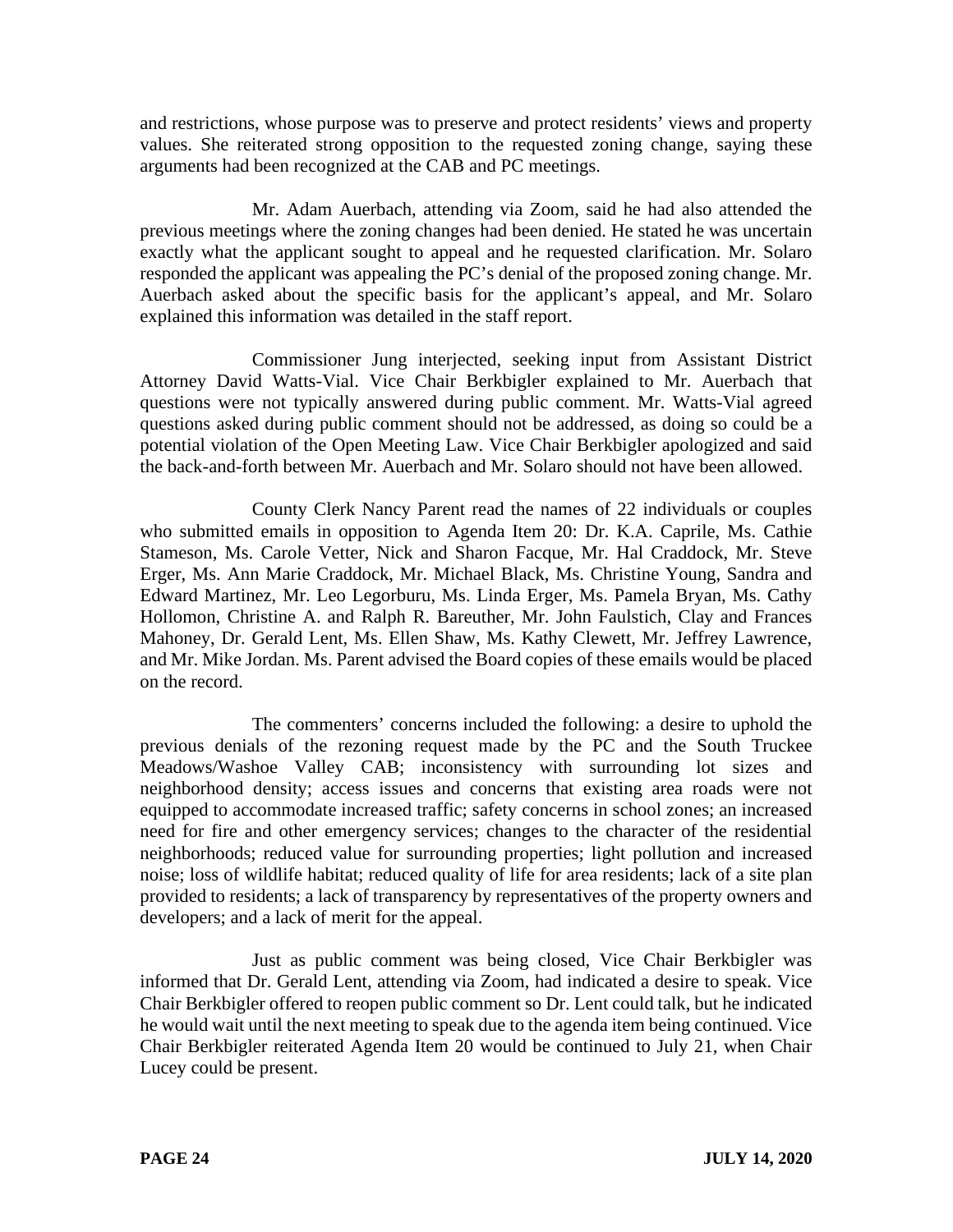Commissioner Hartung asked if a motion of continuance was needed, but Mr. Watts-Vial said one was not necessary. There was no motion on this item.

**20-0505 AGENDA ITEM 21** Possible Closed Session for the purpose of discussing labor negotiations with Washoe County and/or Truckee Meadows Fire Protection District per NRS 288.220.

Assistant County Manager Dave Solaro advised there was no need for a closed session.

## **20-0506 AGENDA ITEM 22** Public Comment.

Ms. Judith Miller had requested to speak via the Zoom platform, but she was not available when called. County Clerk Nancy Parent advised the Board that Ms. Miller had also submitted public comment via email.

Ms. Parent read an email from Ms. Tammy Holt-Still and displayed three photographs Ms. Holt-Still had attached. Ms. Holt-Still's email echoed her previous statements that she believed holding public meetings when the public was not allowed to attend in person due to COVID-19 (C19) safety restrictions was a violation of the Open Meeting Law. She said the photos provided were of Arkansas Street where staff had removed barriers and left materials behind which were not native to the area. She opined this was the result of poor management by Assistant County Manager Dave Solaro and Director of Engineering and Capital Projects Dwayne Smith. She had hoped things might improve after County Manager Eric Brown came on board but she believed this had not proven to be the case. She discussed residents' continued inability to use Arkansas Street and concluded the Commissioners should be voted out of office.

Ms. Parent read Ms. Judith Miller's email, which thanked Vice Chair Berkbigler for making requests on behalf of her district and addressing citizens' needs. Ms. Miller felt it was important to focus on the short-term rental (STR) ordinance and opined the parking problems in Incline Village were intolerable. She felt there was not enough parking for the East Shore Trail. Vacation rentals were more popular than ever during the C19 pandemic, and she believed not requiring STRs to provide onsite parking only exacerbated the problem. She implored the County to schedule an agenda item to discuss STRs further and address the issue of on-street parking. She discussed requiring special use permits or limiting the number of guests allowed at STRs, as well as sanitation requirements and other restrictions she felt should be imposed on tourists during the pandemic.

Assistant District Attorney David Watts-Vial noted the photos provided by Ms. Tammy Holt-Still had also been displayed in the YouTube broadcast of the meeting.